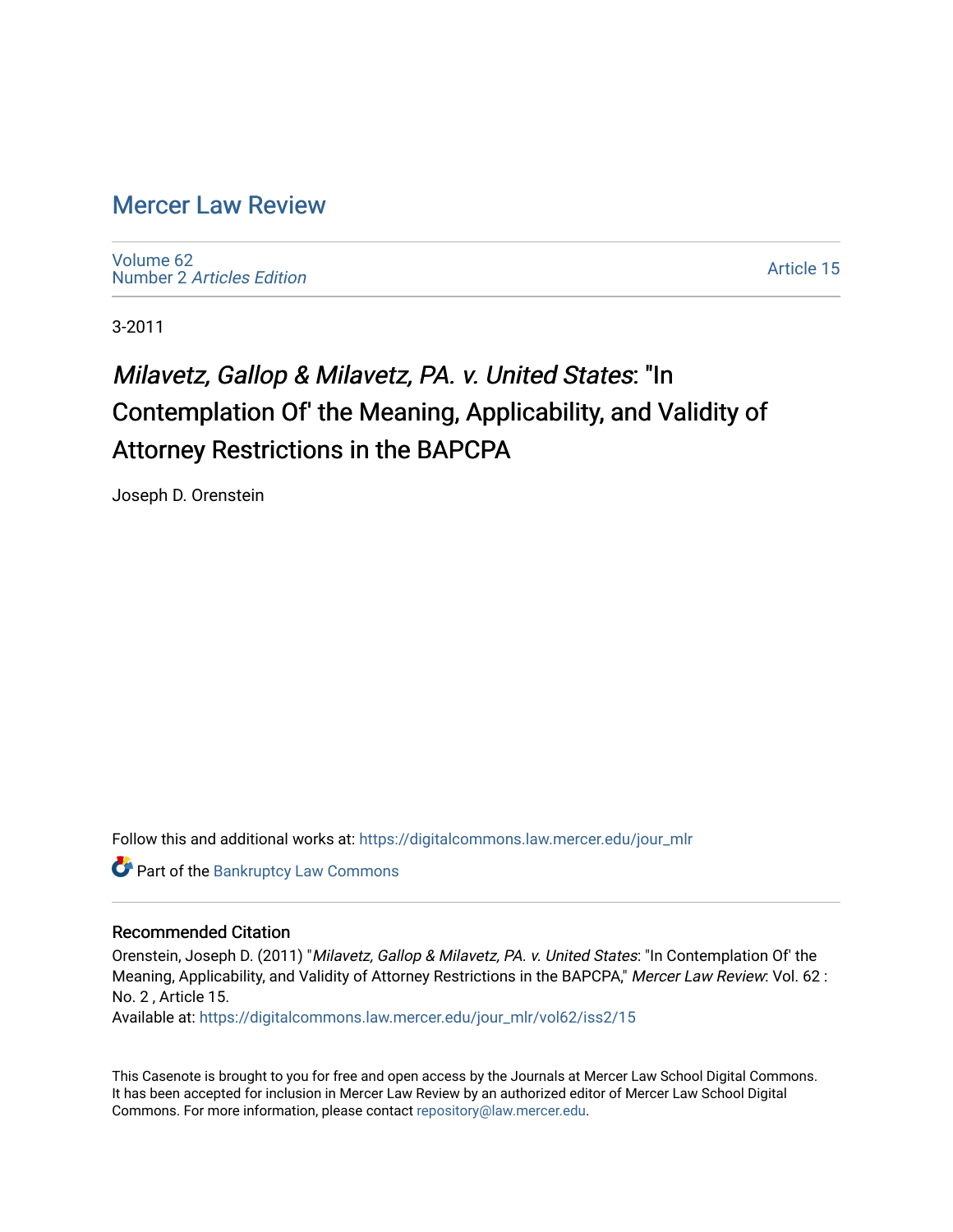# **Casenote**

### *Milavetz, Gallop & Milavetz, PA. v. United States:* **"In Contemplation Of' the Meaning, Applicability, and Validity of Attorney Restrictions in the BAPCPA**

#### I. INTRODUCTION

In *Milavetz, Gallop & Milavetz, PA. v. United States,'* the Supreme Court of the United States held that, under section **227** of the Bankruptcy Abuse Prevention and Consumer Protection Act of **2005** (BAPCPA),2 attorneys who provide bankruptcy counsel are "debt relief agencies."<sup>3</sup> The Court also held two BAPCPA provisions constitutional: one provision that prevented debt relief agencies from advising a debtor to incur more debt in contemplation of bankruptcy<sup>4</sup> and another that imposed disclosure requirements on debt relief agencies.' In light of the inconsistent and unclear interpretations of BAPCPA provisions

**<sup>1. 130</sup> S.** Ct. 1324 (2010).

<sup>2.</sup> Pub. L. No. **109-8,** *§* **227, 119** Stat. **23, 67** (codified as amended in scattered sections **of 11 U.S.C.).**

*<sup>3.</sup> Milavetz,* **130 S.** Ct. at **1331.**

*<sup>4.</sup> Id.* at 1334.

**<sup>5.</sup>** *Id.* at 1341.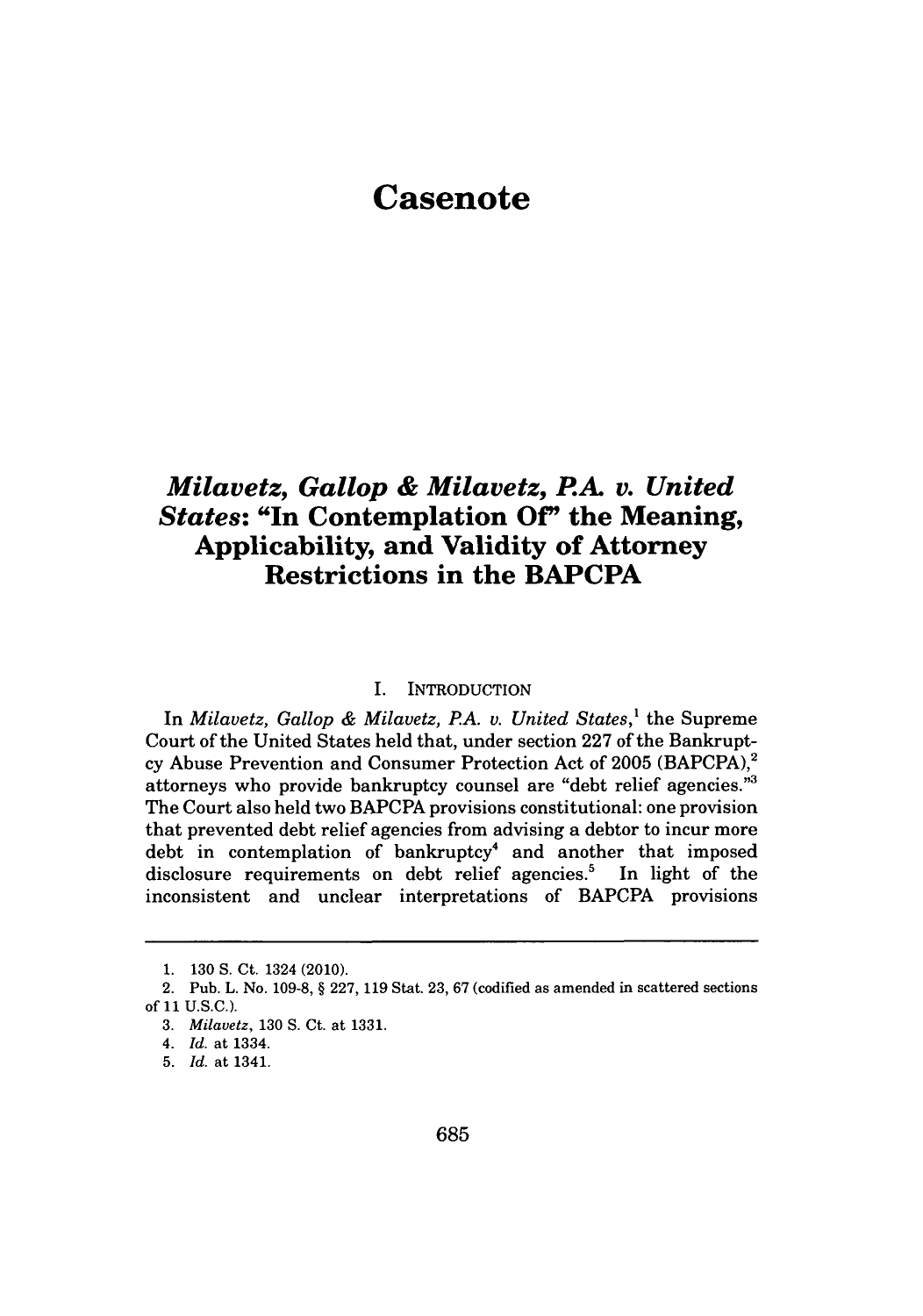considered in this case, the Court's ruling acts to ease concerns that stem from incipient First Amendment<sup>6</sup> challenges to BAPCPA.

#### II. FACTUAL **BACKGROUND**

Two clients came to the law firm of Milavetz, Gallop **&** Milavetz, P.A., seeking counsel on the possibility of incurring debt before filing for bankruptcy.<sup>7</sup> The Milavetz law firm, along with the firm's president, a bankruptcy attorney within the firm, and the two clients (Milavetz), brought a pre-enforcement action in the United States District Court for the District of Minnesota, asking for a declaratory judgment that several provisions of BAPCPA *§* **227'** did not apply to attorneys or were unconstitutional as applied to attorneys.' As a preliminary consideration, Milavetz asked whether attorneys are within the definition of debt relief agencies set forth in BAPCPA.<sup>10</sup> Provided that attorneys are debt relief agencies, Milavetz further questioned the constitutionality of § 526(a)(4) of the Bankruptcy Code,<sup>11</sup> which prohibits a debt relief agency from advising a client to incur more debt when contemplating bankruptcy.12 Milavetz also questioned the constitutionality of **11** U.S.C.  $\hat{\S}$  528(a)(4)<sup>13</sup> and  $(b)(2)$ , <sup>14</sup> which mandate certain disclosure requirements for debt relief agencies in their advertising.<sup>15</sup> The suit asked the district court to find these provisions inapplicable or unconstitutional as to attorneys, such that they may advise their clients to incur additional debt and avoid the burden of disclosure requirements in advertisements.<sup>16</sup>

The district court granted Milavetz's motion for summary judgment, finding that attorneys were excluded from BAPCPA's definition of debt relief agency, and that the questioned provisions of **BAPCPA** were unconstitutional as to attorneys.<sup>17</sup> The United States Court of Appeals for the Eighth Circuit affirmed in part and reversed in part.<sup>18</sup> The

- **11. 11 U.S.C. §** 526(a)(4) **(2006).**
- 12. *Id.; Milavetz,* 541 **F.3d** at **788.**
- **13. 11 U.S.C. §** 528(aX4) **(2006).**
- 14. **11 U.S.C. § 528(b)(2) (2006).**
- **15.** *Milavetz,* 541 **F.3d** at **788-89;** *see also* **11 U.S.C. §** 528(aX4), **(bX2).**
- **16.** Milavetz, Gallop **&** Milavetz, P.A. v. United States, **130 S.** Ct. **1324, 1330-31(2010).**
- **17.** *Milavetz,* 541 **F.3d** at **788.**
- **18.** *Id.*

**<sup>6.</sup> U.S. CONST.** amend. I.

**<sup>7.</sup>** Milavetz, Gallop **&** Milavetz, P.A. v. United States, 541 **F.3d 785, 788** n.1 (8th Cir. **2008).**

**<sup>8.</sup>** Pub. L. No. **109-8, § 227, 119** Stat. **23, 67 (2005).**

**<sup>9.</sup>** *Milavetz,* 541 **F.3d** at **788.**

**<sup>10.</sup>** *Id.* at **789.**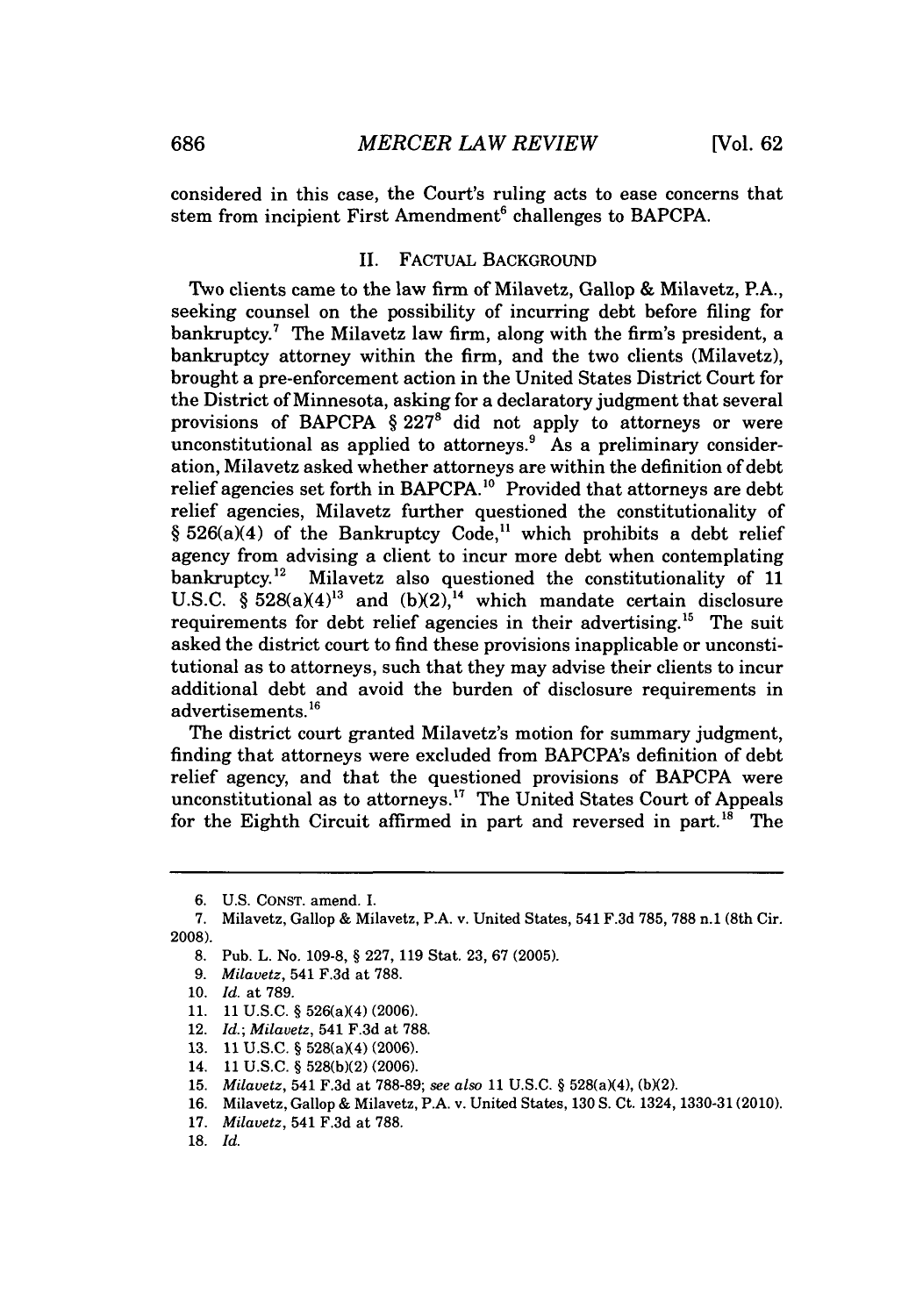court determined that attorneys were included in BAPCPA's definition of debt relief agency<sup>19</sup> and noted that the issue was one of first impression among federal courts of appeals.<sup>20</sup> In so determining, the court relied on a plain-language interpretation of BAPCPA and eschewed the district court's use of the canon of constitutional avoidance to read attorneys out of the definition of debt relief agency.<sup>21</sup> The court of appeals also disagreed with the district court's finding on the *§* **528** disclosure requirements; the court of appeals held the disclosure requirements were a restriction on commercial speech and applied a rational basis standard of review, concluding that the requirements passed constitutional scrutiny.<sup>22</sup> Having reversed on two issues, the court affirmed the district court's ruling that  $\S$  526(a)(4) was unconstitutional as applied to attorneys.<sup>23</sup> The court of appeals determined that the prohibition on advice to incur more debt was overbroad and would include nonabusive advice; therefore, the prohibition was not narrowly tailored to stand up to constitutional scrutiny. $24$ 

The Supreme Court granted certiorari due to conflict among the federal courts of appeals on the breadth and constitutionality of  $§ 526(a)(4).^{25}$  Unanimously, the Court affirmed the Eighth Circuit's inclusion of attorneys in the definition of debt relief agency as well as the constitutionality of the disclosure requirements of **§ 528,** while reversing the court of appeals finding on the unconstitutionality of  $§ 526(a)(4).^{26}$ 

22. *Id.* at **795-97.**

**23.** *Id.* at 794.

24. *Id.* For examples of nonabusive advice to incur debt in contemplation of filing, see *infra* notes **59, 66.**

**25.** *Milavetz,* **130 S.** Ct. at **1331.**

**26.** *Id.* at *1329.*

**<sup>19.</sup>** *Id.* at **792.**

<sup>20.</sup> *Id.* at **790.**

<sup>21.</sup> *Id.* at **791-92.** The canon of constitutional avoidance requires "that where an otherwise acceptable construction of a statute would raise serious constitutional problems, the Court will construe the statute to avoid such problems unless such construction is plainly contrary to the intent of Congress." *Id.* at **791** (quoting Edward **J.** DeBartolo Corp. v. Fla. Gulf Coast **Bldg. &** Constr. Trades Council, 485 **U.S. 568, 575 (1988))** (internal quotation marks omitted). The court of appeals determined that interpreting the definition of debt relief agency to exclude attorneys would run contrary to the intent of Congress; thus, the canon of constitutional avoidance did not apply. *Id.*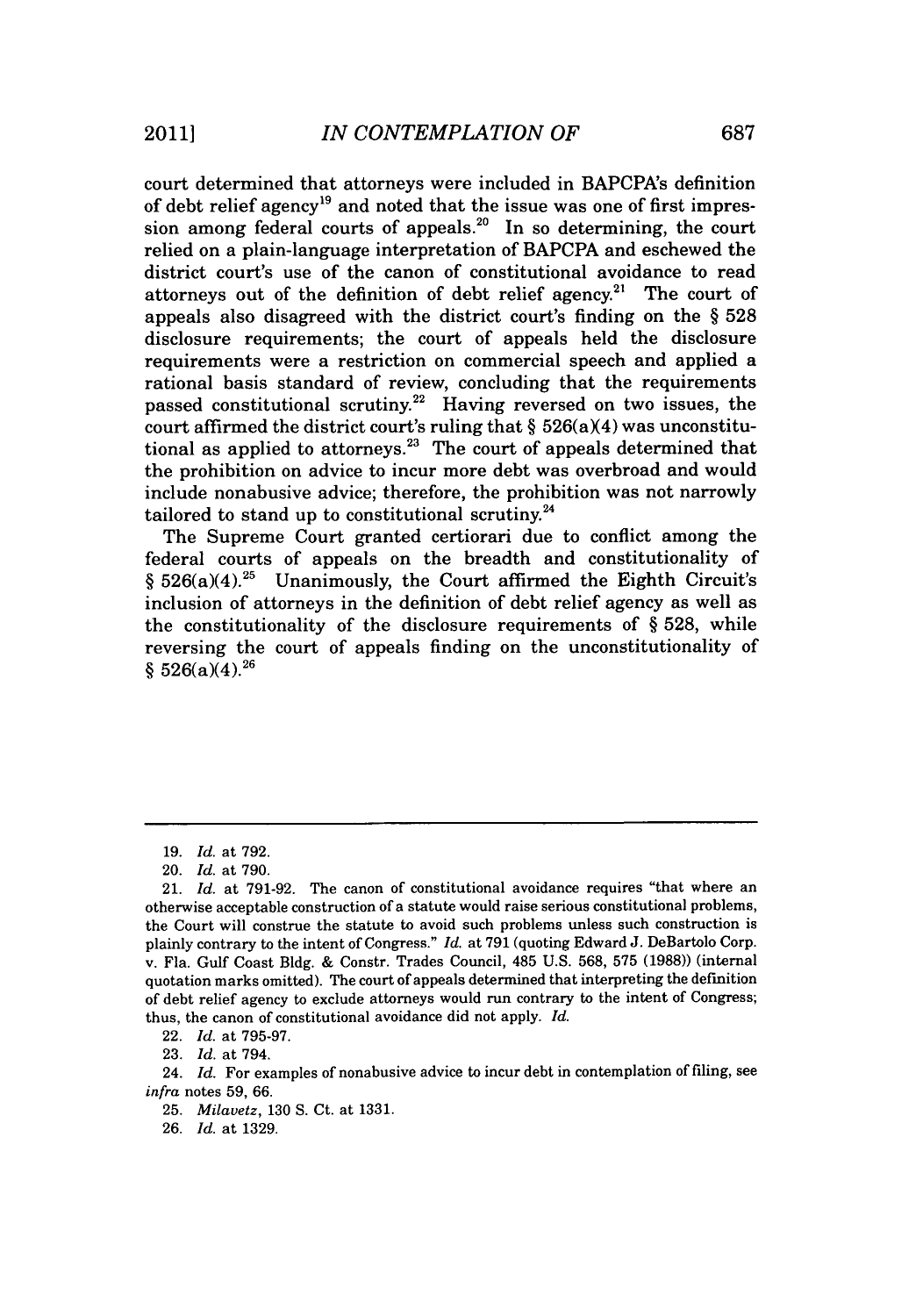#### III. **LEGAL BACKGROUND**

#### *A. Enactment of the BAPCPA*

On April 20, **2005,** Congress enacted the Bankruptcy Abuse Prevention and Consumer Protection Act of **2005** (BAPCPA).27 The aim of BAP-**CPA** was to reconstruct a national bankruptcy system such that the process would be "fair for both debtors and creditors," with the specific goal of restoring personal financial accountability in bankruptcy filings. 28 To increase systemic accountability, BAPCPA "substantially augment[ed] the responsibilities of those **...** who counsel debtors with respect to obtaining [consumer bankruptcy] relief."<sup>29</sup>

BAPCPA includes several provisions that mandate certain behavior from debt relief agencies.<sup>30</sup> Debt relief agencies are defined in BAPCPA as "any person who provides any bankruptcy assistance to an assisted person,"<sup>31</sup> with such assistance further defined as service provided to a person with the "purpose of providing information, advice, counsel, ... or . . . legal representation with respect to a [bankruptcy] proceeding."<sup>32</sup> Under BAPCPA, debt relief agencies cannot encourage an "assisted person<sup>33</sup> to engage in specified financial behavior, including a prohibition against advice "to incur more debt in contemplation *of'* filing for bankruptcy." Furthermore, BAPCPA regulates debt relief agencies **by** requiring certain disclosures in advertisements.<sup>35</sup>

**32. 11 U.S.C.** *§* 101(4A) **(2006).**

34. **11 U.S.C.** *§* 526(aX4) **(2006).**

**<sup>27.</sup>** Pub. L. No. **109-8, 119** Stat. **23.**

**<sup>28.</sup>** H.R. REP. No. **109-31,** *pt.* **1,** at 2 **(2005),** *reprinted in* **2005 U.S.C.C.A.N. 88, 89.** Despite the explicit purpose contained within the legislative history of BAPCPA, many critics believe that BAPCPA's purpose did not relate to curbing bankruptcy abuse but was an effort of consumer credit industry lobbies to reduce the total number of bankruptcies, abusive or otherwise. See, *e.g.,* Sean **C.** Currie, *The Multiple Purposes of Bankruptcy: Restoring Bankruptcy's Social Insurance Function After BAPCPA,* **7 DEPAUL** Bus. **&** COM. **L.J.** 241, 248-52 **(2009);** *see also* Michelle **J.** White, *Bankruptcy Reform Gave Creditors Too Much,* WASH. **POST,** Aug. 21, **2006,** http://www.washingtonpost.com/wp-dyn/content/article **/2006/08/19/AR2006081900413.html.**

**<sup>29.</sup>** H.R. REP. No. **109-31,** pt. **1,** at 2.

**<sup>30.</sup>** *See, e.g., 11* **U.S.C.** *§§* **526-528 (2006).**

**<sup>31. 11</sup> U.S.C.** *§* **101(12A) (2006).**

**<sup>33.</sup>** An "assisted person" is defined under the code as "any person whose debts consist primarily of consumer debts and the value of whose nonexempt property is less than **\$150,000." 11 U.S.C.** *§* **101(3) (2006).**

**<sup>35. 11</sup> U.S.C.** *§* 528(a)(4), **(bX2) (2006).**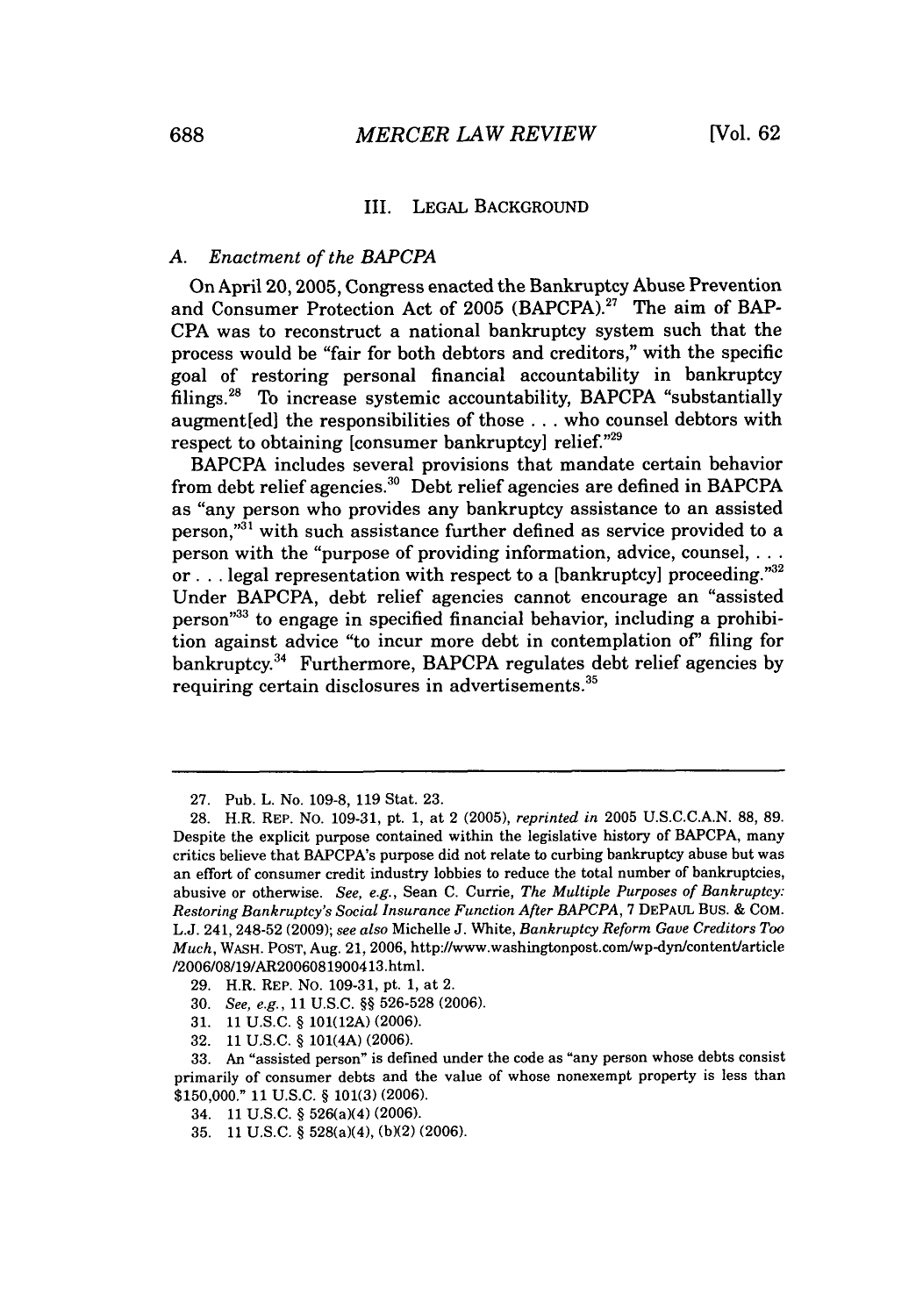#### *B. Are Attorneys "Debt Relief Agencies"?*

Aside from the Eighth Circuit's ruling in *Milavetz,* only one other appellate court had considered the scope of debt relief agencies under BAPCPA. In *Hersh v. United States*,<sup>36</sup> the United States Court of Appeals for the Fifth Circuit heard a suit filed **by** a Texas bankruptcy attorney, which alleged that attorneys were not debt relief agencies under BAPCPA.<sup>37</sup> The court held that bankruptcy attorneys were debt relief agencies for three key reasons.<sup>38</sup> First, the court noted that 11 **U.S.C. § 101(12A)** provides several exclusions to the definition of debt relief agency, yet attorneys are not one of those exclusions.<sup>39</sup> Second, the court recognized that the definition of "bankruptcy assistance" under **11 U.S.C.** *§* 101(4A) includes services related to "legal representation."'o Finally, the court cited the legislative history of BAPCPA as indicative of Congress's intent to include attorneys within the meaning of debt relief agency.<sup>41</sup>

Several federal district courts have ruled on the extent to which attorneys are included in the meaning of debt relief agency, yet these rulings did not yield a definitive statement on the inclusion of attorneys. In *In re Attorneys at Law & Debt Relief Agencies,"* the United States Bankruptcy Court for the Southern District of Georgia was the first to opine on the scope of the term.<sup>44</sup> Issuing an opinion on the effective date of BAPCPA, the court found attorneys outside the meaning of debt relief agencies, reasoning that an inclusive reading would require "a breathtakingly expansive interpretation of federal law to usurp state regulation."<sup>45</sup> In *In re Reyes*,<sup>46</sup> the United States Bankruptcy Court for the Southern District of Florida echoed this reasoning, declaring that

*44. Id.* at *67; see also In re* Irons, **379** B.R. **680, 685-86** (Bankr. **S.D.** Tex. **2007)** (discussing the ruling of *In re Attorneys).*

45. **332** B.R. at **71;** *see In re Irons,* **379** B.R. at **685-86** (noting that *In re Attorneys* was decided "on the effective date of the statute"). Chief among the textual concerns of the court in *In re Attorneys* was the absence of "attorney" in the *§* **101(12A)** definition of debt relief agency, the express exclusion of attorneys in the 11 U.S.C. § 110(a)(1) (2006) definition of bankruptcy petition preparer, and the absence of debt relief agency within the **11 U.S.C** *§* 101(4) **(2006)** definition of attorney. **332** B.R. at *69.*

**<sup>36. 553</sup> F.3d** 743 **(2008).**

**<sup>37.</sup>** *Id. at 747.*

**<sup>38.</sup>** *Id. at* **750-51.**

**<sup>39.</sup>** *Id. at* **750.**

<sup>40.</sup> *Id. at* **750-51** (emphasis omitted) (internal quotation marks omitted).

<sup>41.</sup> *Id.* at **751.**

<sup>42.</sup> *See id.* at **750** n.5.

<sup>43.</sup> **332** B.R. **66** (Bankr. **S.D.** Ga. **2005).**

*<sup>46.</sup>* **361** B.R. **276** (Bankr. **S.D.** Fla. **2007).**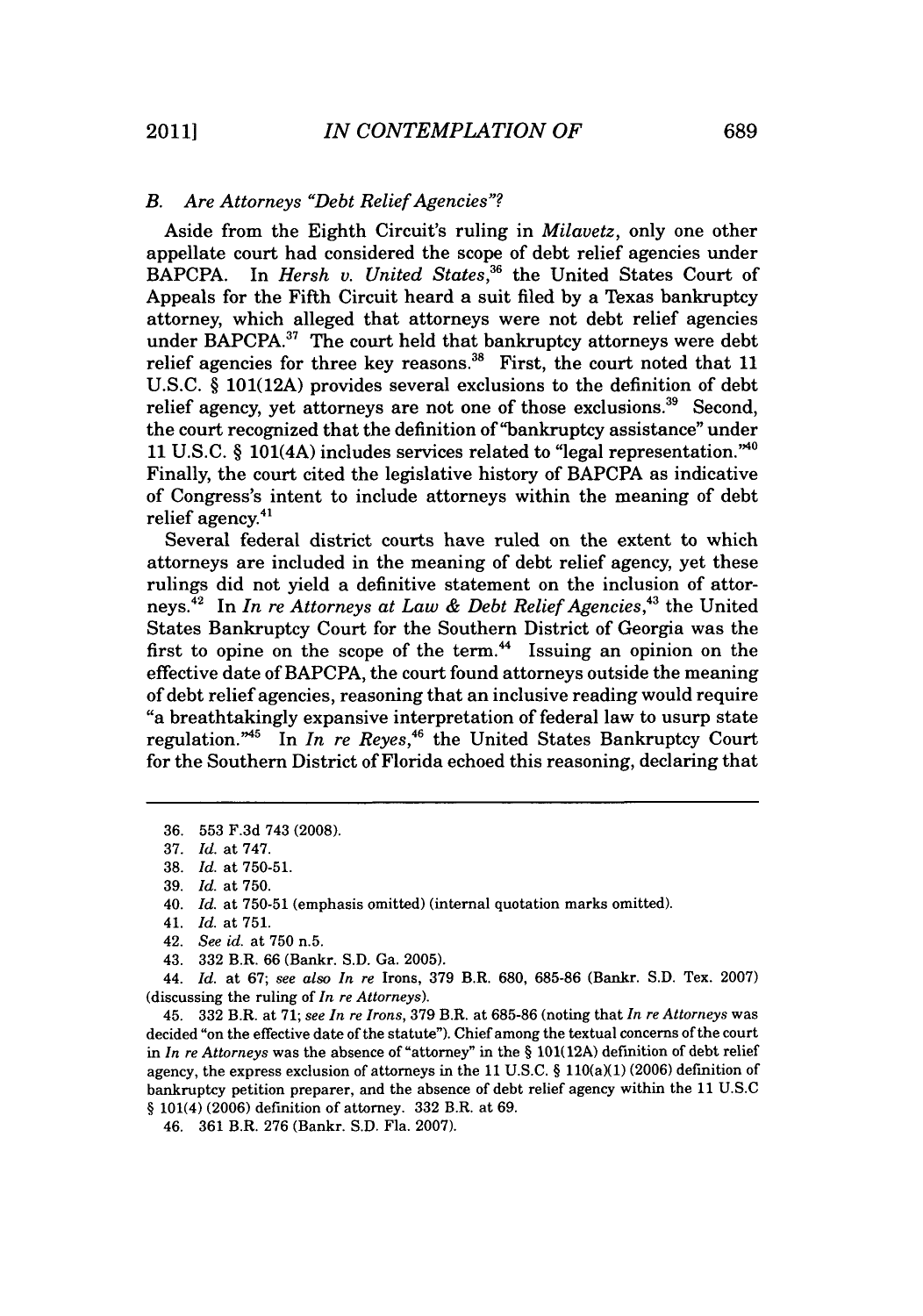attorneys are not within the scope of debt relief agencies and lamenting the breadth of BAPCPA's language: "[W]hile the experts who drafted BAPC[P]A are entitled to a failing grade in Legislative Drafting **101,** the  $[c]$ ourt is left to determine what Congress intended."<sup>47</sup> The court noted concerns that BAPCPA might step on the traditional state role in overseeing attorney conduct.<sup>48</sup> The court also reasoned that if Congress had intended to regulate attorney conduct, it would have expressly included the word "attorney" in the definition of debt relief agency.<sup>49</sup>

Despite some courts' adamant defense of the exclusionary point of view, the majority of district courts have included attorneys within the meaning of debt relief agency.<sup>50</sup> In *In re Irons*,<sup>51</sup> the United States Bankruptcy Court for the Southern District of Texas included attorneys within the scope of the term, determining that it was within the plain meaning of BAPCPA.<sup>52</sup> Similarly, the United States Bankruptcy Court for the Eastern District of Virginia held in *In re Robinson*<sup>53</sup> that attorneys must adhere to the written contract requirement of debt relief agencies within BAPCPA, declaring that "there can be little doubt that the requirement . . . applies to attorneys."<sup>54</sup> Generally, courts have included attorneys within the definition of debt relief agencies under BAPCPA.<sup>55</sup>

#### *C. Is "in Contemplation of' Unconstitutionally Overbroad?*

In *Olsen v. Gonzales, <sup>5</sup>*decided in August **2006,** the United States District Court for the District of Oregon held **11 U.S.C.** *§* 526(a)(4) to be unconstitutionally overbroad.<sup>57</sup> The court reasoned that the Government has a compelling interest in preventing speech that is unlawful or unethical, as in advice that is abusive of the bankruptcy system.<sup>58</sup> There are some situations, however, when advice to incur "debt 'in

*<sup>47.</sup> Id.* at **279.**

<sup>48.</sup> *Id.*

*<sup>49.</sup> Id.* at **280.**

**<sup>50.</sup>** Milavetz, Gallop **&** Milavetz, P.A. v. United States, 541 **F.3d 785, 790** (8th Cir. **2008).**

**<sup>51. 379</sup>** B.R. **680** (Bankr. **S.D.** Tex. **2007).**

**<sup>52.</sup>** *Id.* at **685-86.**

**<sup>53. 368</sup>** B.R. 492 (Bankr. **E.D.** Va. **2007).**

<sup>54.</sup> *Id.* at **500** n.7.

**<sup>55.</sup>** *See, e.g,* Olsen v. Gonzales, **350** B.R. **906, 912 (D.** Or. **2006);** Conn. Bar Ass'n v. United States, 394 B.R. 274, **280 (D.** Conn. **2008);** *In re* Mendoza, 347 B.R. 34, **38** n.6 (Bankr. W.D. Tex. **2006).**

**<sup>56. 350</sup>** B.R. **906 (D.** Or. **2006).**

**<sup>57.</sup>** *Id.* at **916.**

**<sup>58.</sup>** *See id.* at **915** n.5, **916.**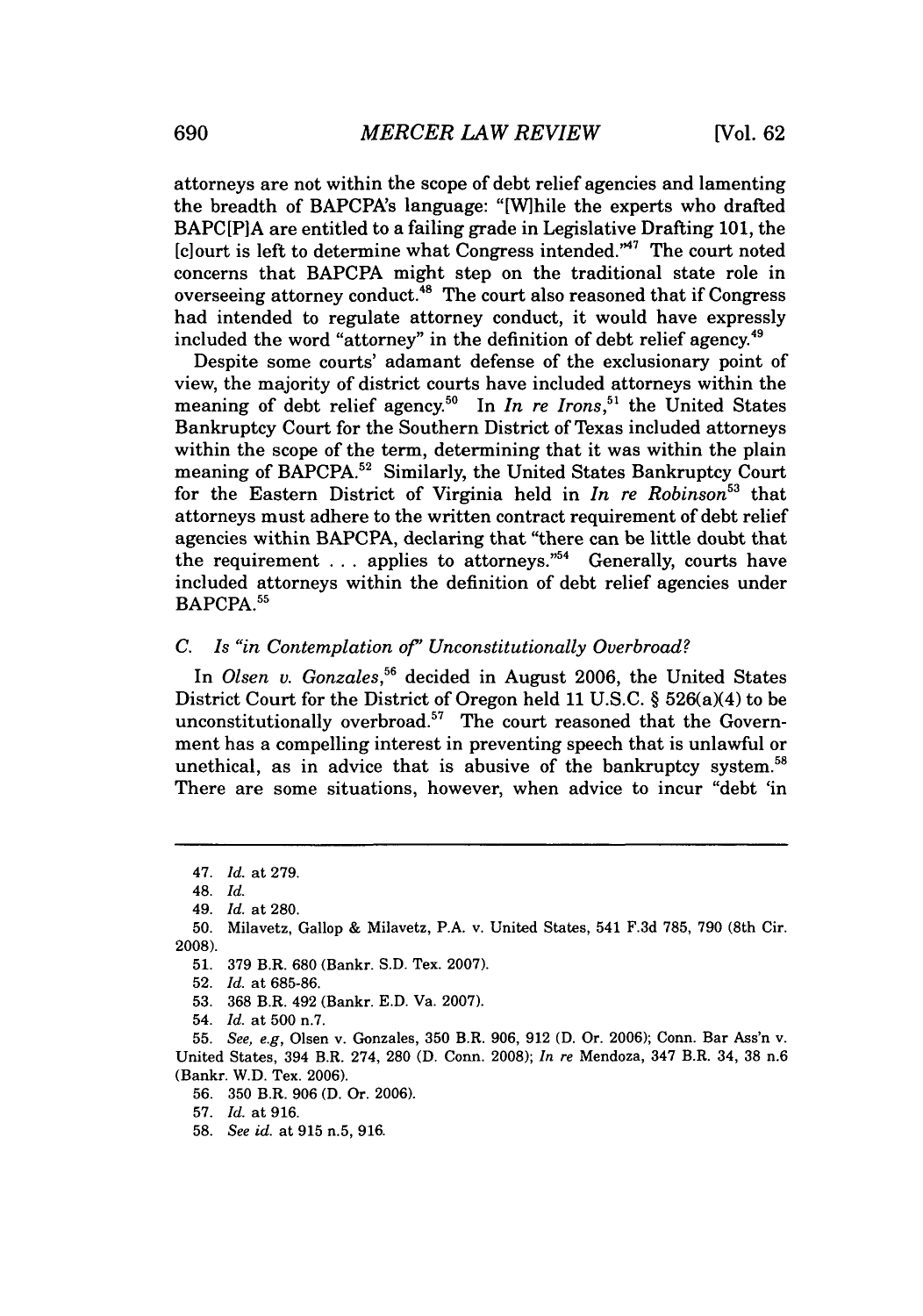contemplation' of bankruptcy" is lawful and financially prudent.<sup>59</sup> "Thus, **[§1** 526(a)[(4)] prevents lawyers from giving clients their best advice"; therefore,  $\S 526(a)(4)$  is unconstitutionally overbroad.<sup>60</sup>

In November **2006,** an attorney brought a facial challenge to the constitutional validity of  $\S 526(a)(4)$  in *Zelotes v. Martini*,<sup>61</sup> and the United States District Court for the District of Connecticut held that the provision unconstitutionally chilled permissible speech of the attorney.<sup>62</sup> Calling §  $526(a)(4)$  "a prophylactic rule," the court recognized that the prohibition extends to *"any* additional debt in contemplation of bankruptcy" and articulated concerns that such a broad proscription would rule out certain prudent and lawful advice by an attorney.<sup>63</sup> Three months later, in February of **2007,** the same Connecticut district court reaffirmed that finding of unconstitutionality in *Zelotes v. Adams.64* On motion for reconsideration, the Government offered a narrower interpretation of "in contemplation of," asking the court to limit the prohibition of  $\S$  526(a)(4) to refer only to instances when the attorney advises the debtor to incur more debt *"because"* of an intention to file for bankruptcy.<sup>65</sup> The court rejected such a broad reading and articulated three more instances, beyond those provided **by** the court in *Olsen,* in which an attorney would be acting responsibly and with financial prudence in advising a client to incur more debt before filing for bankruptcy.<sup>66</sup> In *Connecticut Bar Ass'n v. United States*,<sup>67</sup> a third

**<sup>59.</sup>** *Id.* at **916** ("That situation could be the case when: **(1)** refinancing at a lower rate to reduce payments and forestall **...** bankruptcy; or (2) taking on secured debt **...** that would survive bankruptcy and also enable the debtor to continue to get to work and make payments.").

**<sup>60.</sup>** *Id.*

**<sup>61. 352</sup>** B.R. **17 (D.** Conn. **2006).**

**<sup>62.</sup>** *Id.* at 24-25.

**<sup>63.</sup>** *Id.* at 24.

<sup>64.</sup> **363** B.R. **660, 666 (D.** Conn. **2007).**

**<sup>65.</sup>** *Id.* at 664. The Government supported its argument with the Supreme Court's interpretation in *United States v. Wells,* **283 U.S.** 102 **(1931),** of"in contemplation of death." *Adams,* **363** B.R. at 664 (internal quotation marks omitted). The Court in *Wells* determined that "'in contemplation of death' mean [t] that the thought of death is the impelling cause of the transfer," not that the thought of death was imminent at the time of transfer. **283 U.S.** at **118-19.** In *Adams* the Government argued that a similar interpretation of "in contemplation of" should be adhered to in reading  $\S$  526(a)(4), such that advice to incur debt is only prohibited when impending bankruptcy is the impelling cause of the advice. **363** B.R. at 664 (internal quotation marks omitted).

**<sup>66.</sup>** *Adams,* **363** B.R. at **665** (footnote omitted) ("[I]t might be finally [sic] prudent **...** to **... (3)** take out a loan to pay the filing fee in a bankruptcy case or to obtain the services of a bankruptcy attorney, (4) take out a loan to convert a non-exempt asset to an exempt asset, or **(5)** co-sign undischargable student loans.").

**<sup>67.</sup>** 394 B.R. 274 **(D.** Conn. **2008).**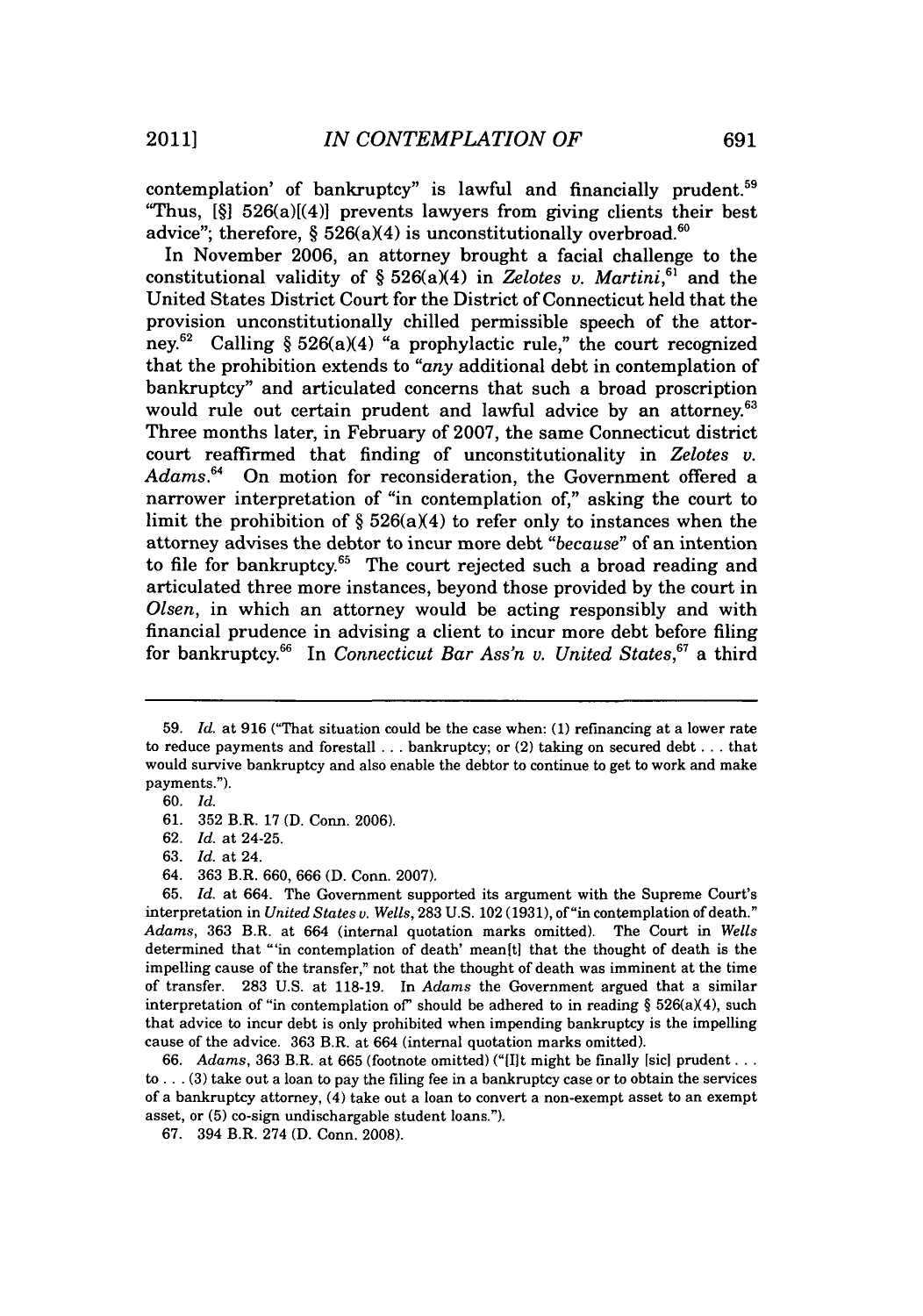examination by the same court of  $\S$  526(a)(4) yielded the same conclusion of unconstitutionality on the basis of overbreadth.<sup>68</sup>

After resolving the scope of "debt relief agency" under BAPCPA, the Fifth Circuit, in *Hersh*, ruled on the constitutionality of  $\S 526(a)(4).^{69}$ Aside from the Eighth Circuit's ruling in *Milavetz*,<sup>70</sup> no other federal appellate court had ruled on the constitutionality of  $\S 526(a)(4)$ .<sup>71</sup> The Fifth Circuit held that the challenged provision of BAPCPA was constitutional **by** reading "in contemplation of' narrowly to include only advice made with the intent of abusing the bankruptcy system.72 The keystone of this rationale is the doctrine of constitutional avoidance, which, according to the court in *Hersh*, provided a reading of  $\S 526(a)(4)$ that avoids a "blanket restriction" that would otherwise be overbroad and unconstitutional.<sup>73</sup> Noting that Congress has a compelling interest in preventing abuse of the bankruptcy system, the court recognized that the constitutional hang-up in this BAPCPA restriction was the phrase "in contemplation of' bankruptcy, which was not narrowly-tailored to meet the Government's compelling interest.<sup>74</sup> By narrowly construing the term to apply only to abusive advice, the court created "a limiting construction of the statute **[by]** adding a requirement **[I** nowhere expressed in the statute."<sup>75</sup> The court cited the Supreme Court ruling in *Boos v. Barry*<sup>76</sup> as an authority for adopting a modifying construction on an unrestricted statutory regulation.<sup>77</sup> Because restricting "in

**70.** *See* 541 **F.3d** at 794.

- **72.** *Hersh,* **553 F.3d** at **756.**
- **73.** *Id.* at **753-54.**
- 74. *Id.* at **755-56.**
- **75.** *Id.* at **758** (emphasis omitted) (citing Boos v. Barry, 485 **U.S. 312, 330-31 (1988)).**
- **76.** 485 **U.S. 312 (1988).**

**<sup>68.</sup>** *Id.* at **282,** 284. Addressing the concerns of the Government that the court was misreading "in contemplation of," the court maintained that the provision still overreached to instances in which the attorney has a fiduciary duty, in the name of zealous representation, to give the legal advice that BAPCPA prohibits. *Id.* at **283.** In seeking a resolution in line with the purpose of BAPCPA, the court suggested that "Ii]f the government seeks to prevent manipulation of the bankruptcy system, a more narrowly tailored approach would be to penalize those who take on certain types of debts, rather than prohibiting legal advice about permissible courses of action." *Id.*

*<sup>69.</sup> See* **553 F.3d** at 764.

*<sup>71.</sup> Hersh,* **553 F.3d** at **752.** The ruling in *Hersh,* which reads "in contemplation of" narrowly to avoid constitutional problems, conflicts with the Eighth Circuit's broad reading in *Milavetz. Compare id.* at **756,** *with Milavetz,* 541 **F.3d** at 794. This conflict was the basis for the Supreme Court's issuance of certiorari in *Milavetz, Gallop & Milavetz, PA. v. United States,* **130 S.** Ct. 1324, **1331** (2010).

**<sup>77.</sup>** *Hersh,* **553 F.3d** at **757-58.** As further justification for adding such a limitation, the Fifth Circuit extensively reviewed the legislative history and proffered the legislative purpose imbued in that history: that Congress adopted BAPCPA to combat abuse of the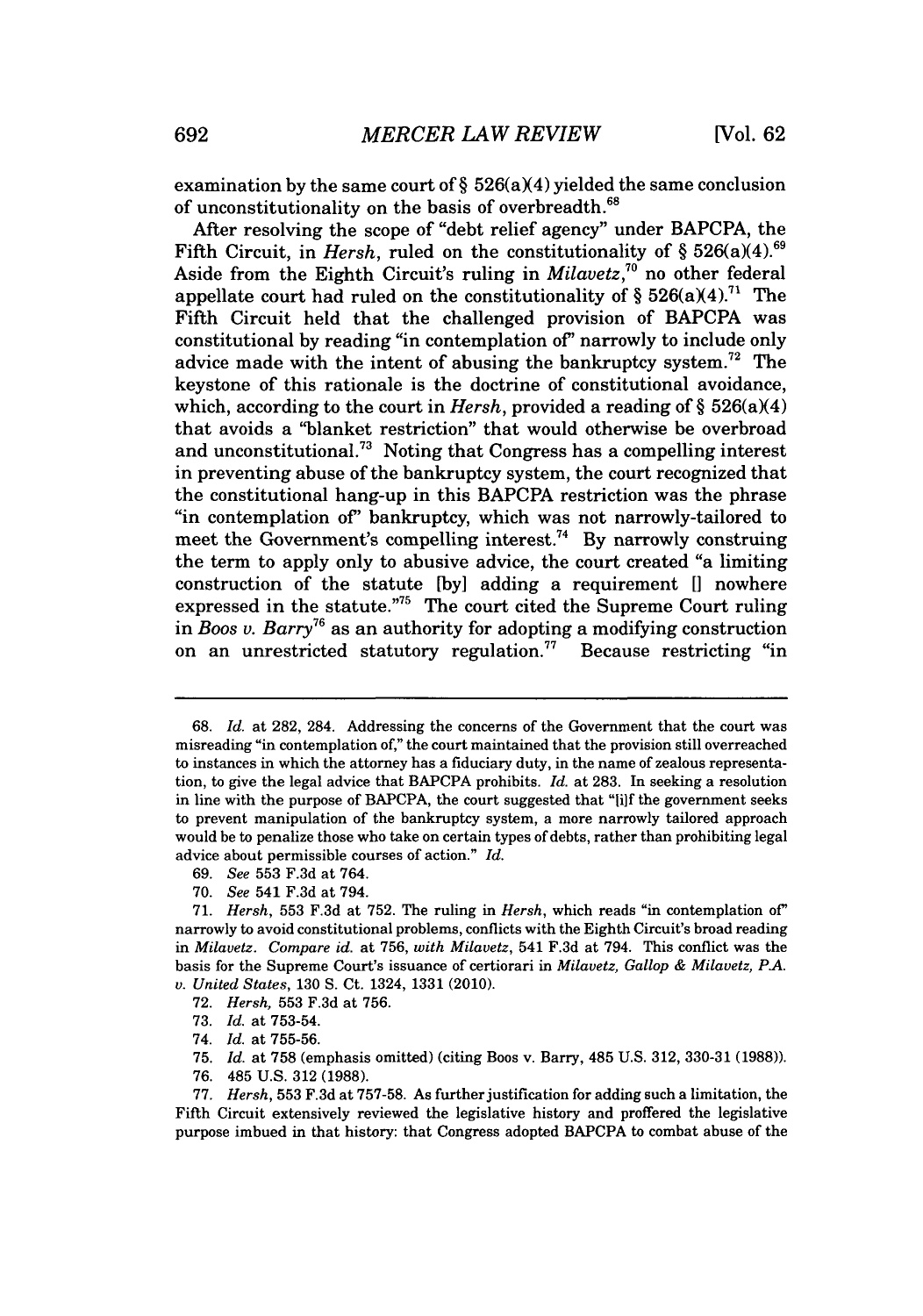contemplation of" to abusive prefiling advice excludes advice made in good faith and in legal prudence, the Fifth Circuit held that § 526(a)(4) was not unconstitutionally overbroad.<sup>78</sup>

#### *D. Are BAPCPA Disclosure Requirements Unconstitutional?*

Two seminal Supreme Court cases lay out the appropriate standard of scrutiny for compelled commercial speech. In *Central Hudson Gas & Electric Corp. v. Public Service Commission,"* the Court articulated a middle scrutiny standard for speech that "is neither misleading nor related to unlawful activity.<sup>"80</sup> This scrutiny test uses four prongs:  $(1)$ whether the speech is unlawful or misleading; (2) whether the government has a substantial interest in compelling the speech; **(3)** whether the substantial interest is directly advanced **by** the regulation; and (4) whether it is narrowly tailored in such advancement.<sup>81</sup> The Court clarified the operation of the first prong in  $In$  re  $R.M.J.,<sup>82</sup>$  noting that while "[t]ruthful advertising related to lawful activities is entitled to **...** protection[]," when advertisements are "inherently misleading or ... prove[n] **.** . **.** in fact [to be] subject to abuse," the Government may impose reasonable restrictions.

In *Zauderer v. Office of Disciplinary Counsel of the Supreme Court of Ohio*,<sup>84</sup> the Court addressed the scrutiny level applicable when the first prong of *Central Hudson* is not met.85 *Zauderer* involved a disciplinary proceeding for an Ohio attorney who challenged the constitutionality of disciplinary rules prohibiting misleading advertising.<sup>86</sup> In considering First Amendment rights in commercial speech, the Court held that disclosure requirements may have the effect of chilling protected speech; however, "as long as disclosure requirements are reasonably related to the [Government's] interest in preventing deception of consumers," those requirements do not infringe on the First Amendment rights of the advertiser.<sup>87</sup>

- 84. 471 **U.S. 626 (1985).**
- **85.** *See id.* at **638.**
- **86.** *Id.* at **631,** 634.
- **87.** *Id.* at **651.**

bankruptcy system, and such a construction is the natural extension of that legislative purpose. *Id.* at **760-61.**

**<sup>78.</sup>** *Id.* at **763.**

**<sup>79.</sup>** 447 **U.S. 557 (1980).**

**<sup>80.</sup>** *Id.* at 564.

**<sup>81.</sup>** *Id.* at **566.**

**<sup>82.</sup>** 455 **U.S. 191 (1982).**

**<sup>83.</sup>** *Id.* at **203.**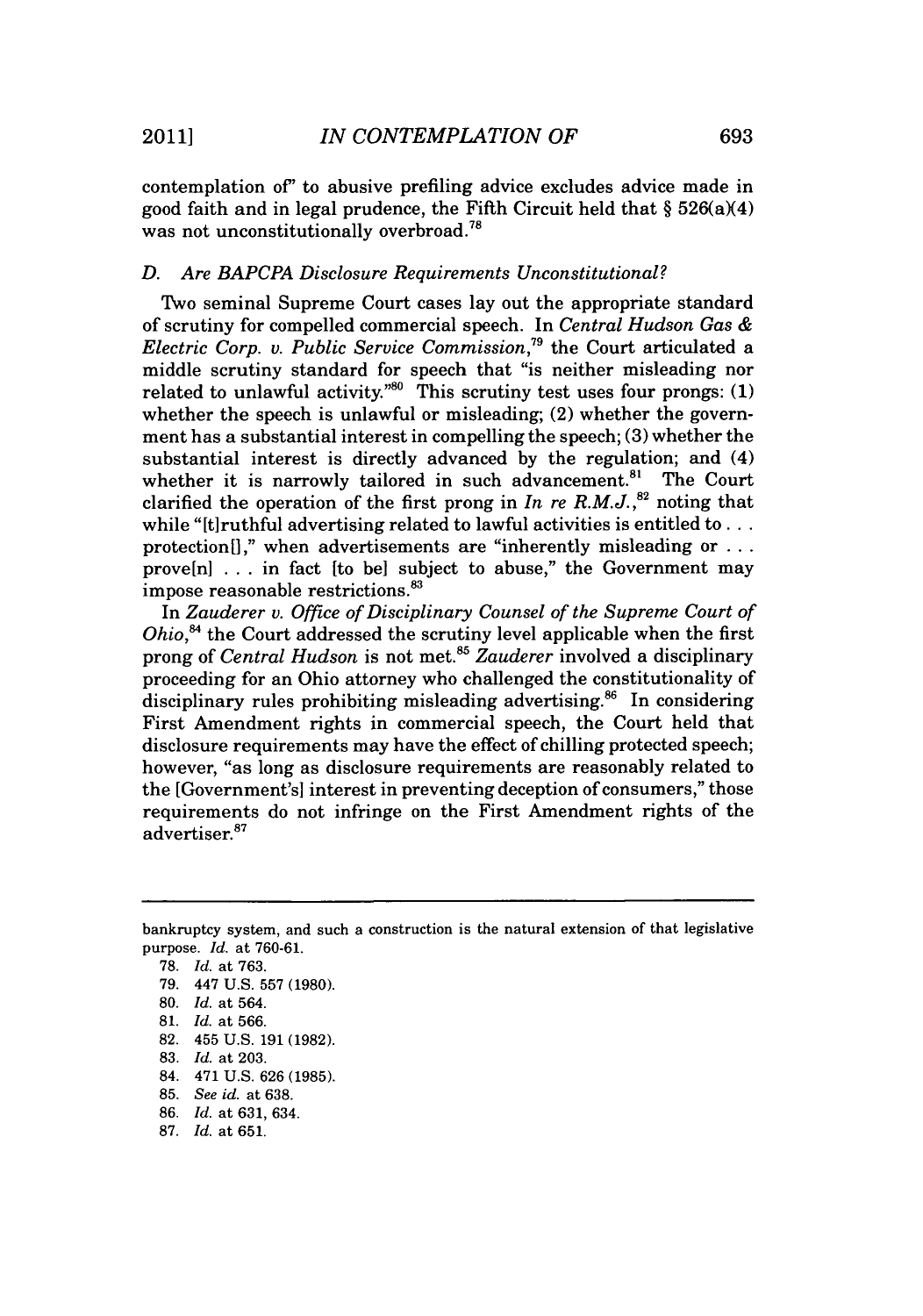In *Olsen* the District of Oregon considered the constitutionality of the disclosure requirements of **11 U.S.C. § 528** in light of *Zauderer* and *Central Hudson,* finding that, in a facial challenge, BAPCPA disclosure requirements in advertisements did not violate the First Amendment as compelled commercial speech.89 The court applied the *Central Hudson* four-prong test to determine the constitutionality of BAPCPA's disclosure requirements because, prior to the legislated imposition of the requirements, attorneys did not advertise in ways that were deceptive or misleading.9" Under the intermediate scrutiny standard, the court further found that the provisions met the other three prongs of the *Central Hudson* test for the following three reasons: **(1)** the purpose of preventing fraud was a substantial interest, (2) there was direct advancement of that interest because attorneys can provide supplemental information in their advertisements, and **(3)** the requirements were narrowly drawn to the court's satisfaction.<sup>91</sup>

In *Connecticut Bar Ass'n,* the District of Connecticut reached a different conclusion regarding the disclosure requirements of **§ 528,** finding unconstitutionality because the requirements were not reasonably related to the Government's interest in preventing deception of consumers under the *Zauderer* test.<sup>92</sup> The court applied the more lenient *Zauderer* test, reasoning that the *Zauderer* test was more appropriate than the *Central Hudson* test when regulation involves disclosure requirements. $93$  Even using the more lenient test, the court found there was no reasonable relation between the Government's interest of preventing fraudulent speech and the regulation imposed **by** BAPCPA.<sup>94</sup> The court reasoned that the disclosure statement-"We help people file for bankruptcy relief under the Bankruptcy Code"-applied to attorneys providing a broad range of services, not all of which necessitated bankruptcy relief.<sup>95</sup> Consequently, the court found the required disclosure statement to be misleading; therefore, the statement was not reasonably related to the Government's interest in preventing consumer deception.<sup>96</sup>

- **93.** *Id.* at **289 n.16.**
- 94. *Id.* at **290.**
- **95.** *Id.* (internal quotation marks omitted).
- **96.** *Id.*

**<sup>88. 11</sup> U.S.C.** *§§* **528 (2006).**

**<sup>89. 350</sup>** B.R. at **919-20.**

**<sup>90.</sup>** *Id. at* **920** (finding that the first prong of *Central Hudson* was satisfied).

**<sup>91.</sup>** *Id.* at **920-21.**

**<sup>92.</sup>** *See* 394 B.R. at **289-90.**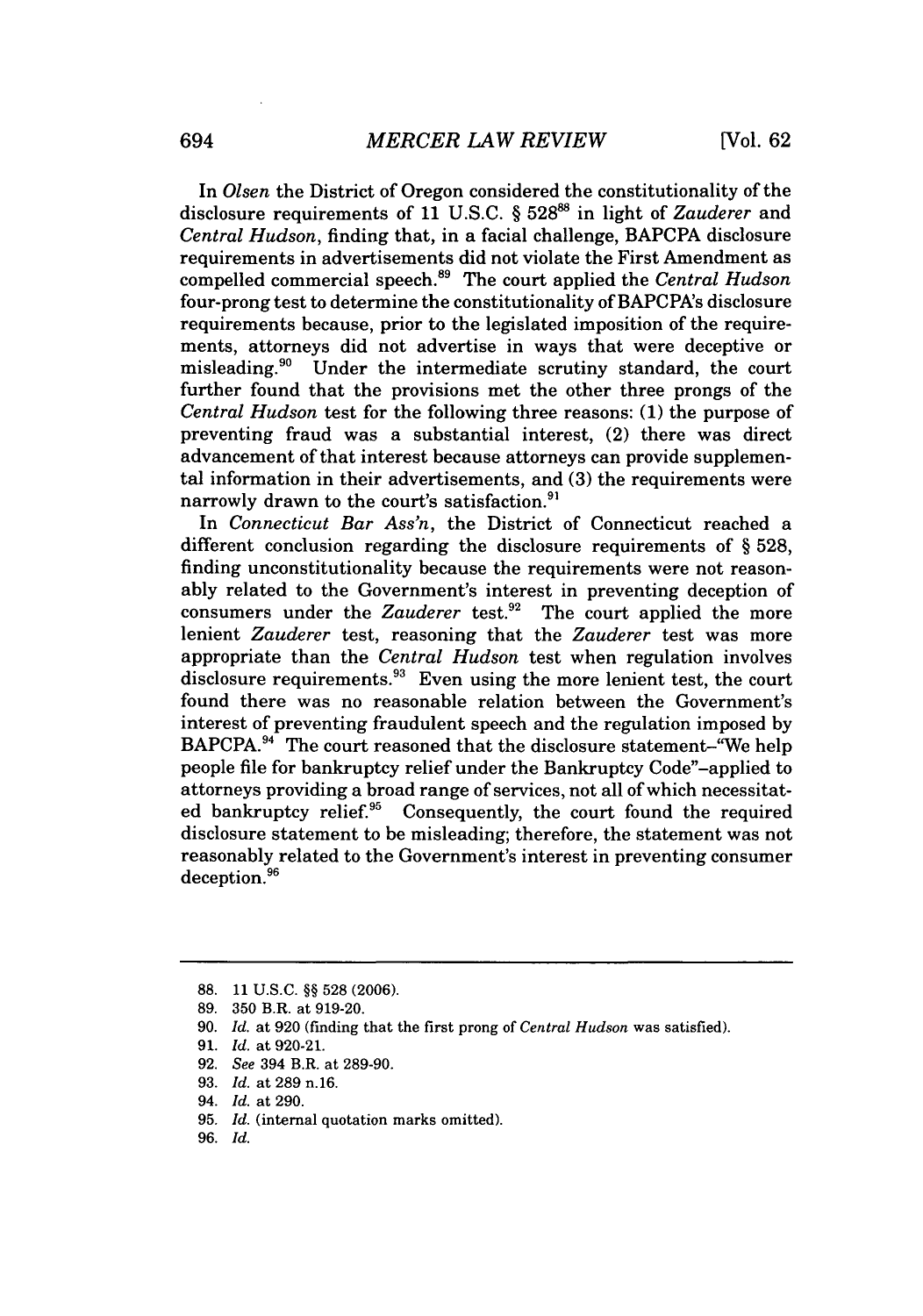#### IV. COURT's RATIONALE

#### *A. Majority Opinion*

*In Milavetz9'* the Supreme Court granted certiorari to settle a conflict among the courts of appeals as to the constitutionality of the BAPCPA § 227<sup>98</sup> speech restrictions.<sup>99</sup> Justice Sotomayor delivered the opinion of the Court, which was unanimous except for separate concurrences **by** Justice Scalia and Justice Thomas.<sup>100</sup>

The Court first discussed the threshold issue of whether BAPCPA includes attorneys within the meaning of debt relief agencies.<sup>101</sup> The Court adopted the Government's interpretation of BAPCPA as including attorneys within the plain meaning of debt relief agencies.<sup>102</sup> Debt relief agencies are defined in BAPCPA as entities that provide "bankruptcy assistance," $103$  and bankruptcy assistance sometimes takes the form of "legal representation with respect to a case or proceeding."'<sup>04</sup> The Court reasoned that some forms of bankruptcy assistance can only be provided **by** attorneys; therefore, including attorneys within the definition of debt relief agencies comports with a plain reading of the text.<sup>105</sup> Buttressing this conclusion, the Court pointed out that 11 Buttressing this conclusion, the Court pointed out that 11 **U.S.C.** *§* **101(12A)** details several exceptions to the meaning of debt relief agency, and in drafting this section, Congress did not exclude attorneys.<sup>106</sup> In a footnote, the majority opinion noted that the legislative history also hints at no such exclusion. **<sup>07</sup>**

Milavetz suggested that the absence of attorneys from the exceptions of *§* **101(12A)** should be considered in light of BAPCPA's explicit exclusion of attorneys within the 11 U.S.C.  $\S$  110(a)(1)<sup>108</sup> definition of "bankruptcy petition preparer."09 As Justice Sotomayor pointed out, however, that reading is implausible unless bankruptcy petition

**98.** Pub. L. No. **109-8, § 227, 119** Stat. **23, 67 (2005).**

**100.** *Id.* at **1329.**

- **103. 11 U.S.C. § 101(12A) (2006).**
- 104. **11 U.S.C. §** 101(4A) **(2006).**
- **105.** *Milavetz*, **130 S. Ct. at 1332;** *see also* **11 U.S.C. § 110(e)(2) (2006).**
- **106.** *Milavetz,* **130 S.** Ct. at **1332.**

**107.** *Id.* at **1332** n.3. Justice Scalia's concurrence focuses on his disagreement with the Court's inclusion of this footnote. *Id.* at 1341-42 (Scalia, **J.,** concurring).

108. 11 U.S.C. § 110(a)(1) (2006).

**<sup>97. 130</sup> S.** Ct. 1324 (2010).

**<sup>99. 130</sup> S.** Ct. at **1331.**

**<sup>101.</sup>** *Id.* at **1331.**

<sup>102.</sup> *Id.*

*<sup>109.</sup> Milavetz,* **130 S.** Ct. at **1332** (internal quotation marks omitted).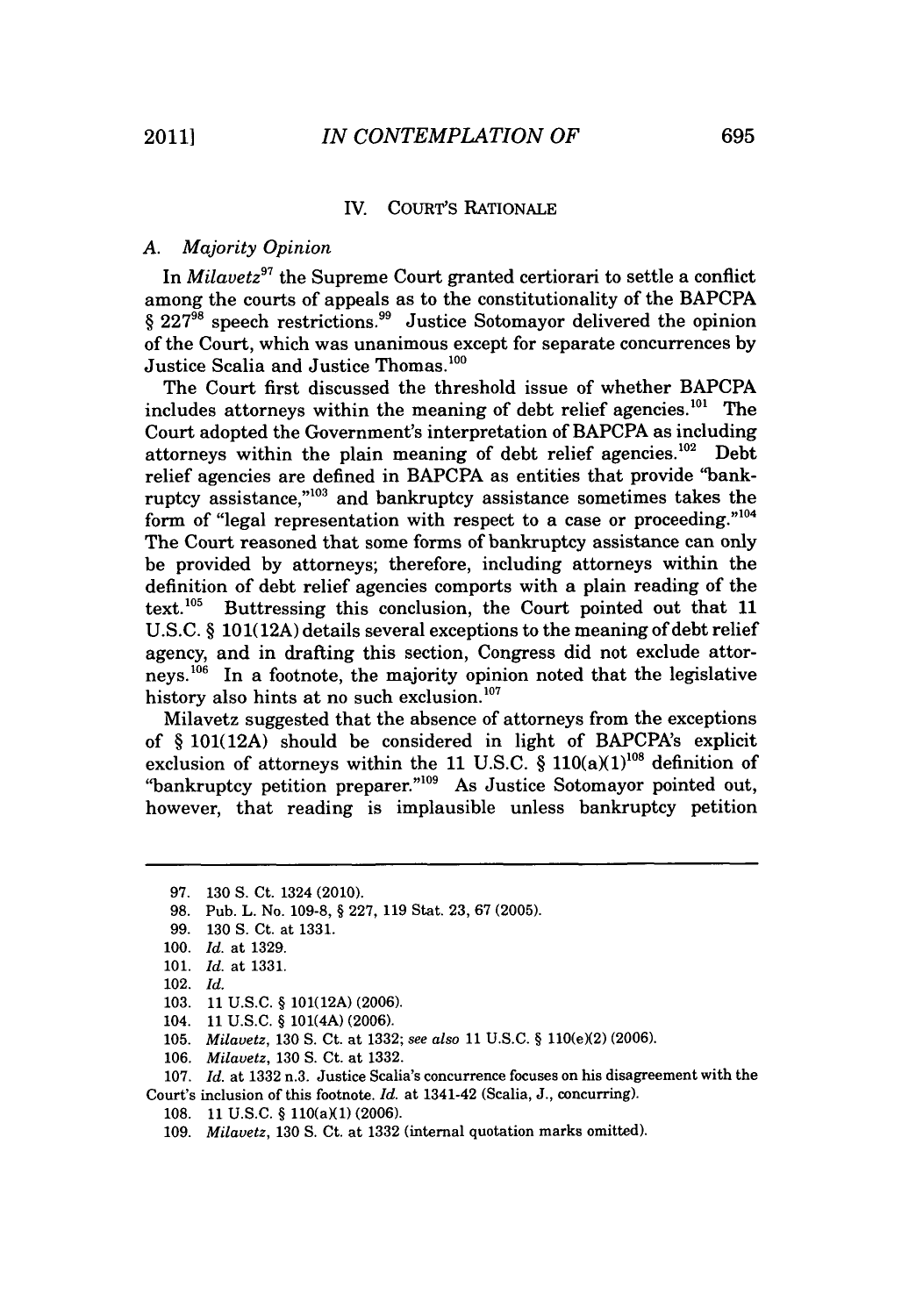preparers are the only debt relief agencies.<sup>110</sup> Milavetz also proffered a federalism argument, contending that the inclusion of attorneys within the scope of debt relief agencies creates a reading that clashes with the role of state governments in regulating the legal profession.<sup>111</sup> The Court dismissed that logic **by** noting that "Congress would have had no reason to enact that provision if the debt-relief-agency provisions did not apply to attorneys."<sup>112</sup> Lastly, the Court rejected Milavetz's argument for a narrow reading based on the canon of constitutional avoidance, finding that the canon is only applicable in the presence of statutory ambiguity, of which there is none here. **<sup>113</sup>**

The majority opinion then moved to Milavetz's assertion that **11** U.S.C.  $\frac{6}{526(a)(4)^{114}}$  is unconstitutional "as a broad, content-based restriction on attorney-client communications that is not adequately tailored to constrain only speech the Government has a substantial interest in restricting." $115$  According to the Court, the Eighth Circuit, which found the restriction unconstitutionally overbroad, read *§* **526-**  $(a)(4)$  as a ban on advice to incur any debt in contemplation of filing.<sup>116</sup> Justice Sotomayor spurned this approach, instead adopting a narrower reading of the restriction that included only conduct that is "designed to manipulate the protections of the bankruptcy system," basing that reading on the meaning of the phrase "in contemplation of."<sup>117</sup>

Justice Sotomayor based her explanation of the phrase "in contemplation of" on the Court's ruling in *Conrad, Rubin & Lesser v. Pender*,<sup>118</sup> in conjunction with context provided by other sections of BAPCPA.<sup>119</sup> The Court noted that the critical issue in *Pender* was "whether the

*<sup>110.</sup> Id.*

*<sup>111.</sup> Id.*

<sup>112.</sup> *Id.* The Court also reasoned that the federalism argument is weak because "Congress and the bankruptcy courts have long overseen aspects of attorney conduct in this area of substantial federal concern." *Id.* at **1332-33.** Milavetz further argued that, because one of the exceptions found in **11** *U.S.C.* **§ 101(12A)** includes "employee[s] or agent[s]" of a person who provides bankruptcy assistance, the absence of "partners" creates the problem that entire law firms must comply with BAPCPA's behavioral restrictions on the basis of one partner's conduct. **130 S.** Ct. at **1333** (internal quotation marks omitted). The Court rejected this argument because a partnership, **by** its nature, requires that its partners assume certain responsibilities jointly, and oftentimes one partner's conduct dictates the entire behavior of the partnership. *Id.*

**<sup>113.</sup>** *Id.* at **1333.**

<sup>114.</sup> **11 U.S.C.** § 526(a)(4) (2006).

**<sup>115.</sup>** *Milavetz,* **130 S.** Ct. at 1334.

**<sup>116.</sup>** *Id.*

**<sup>117.</sup>** *Id.* at **1335-36** (internal quotation marks omitted).

**<sup>118. 289</sup> U.S.** 472 **(1933).**

**<sup>119.</sup>** *Milavetz,* **130 S.** Ct. at **1336.**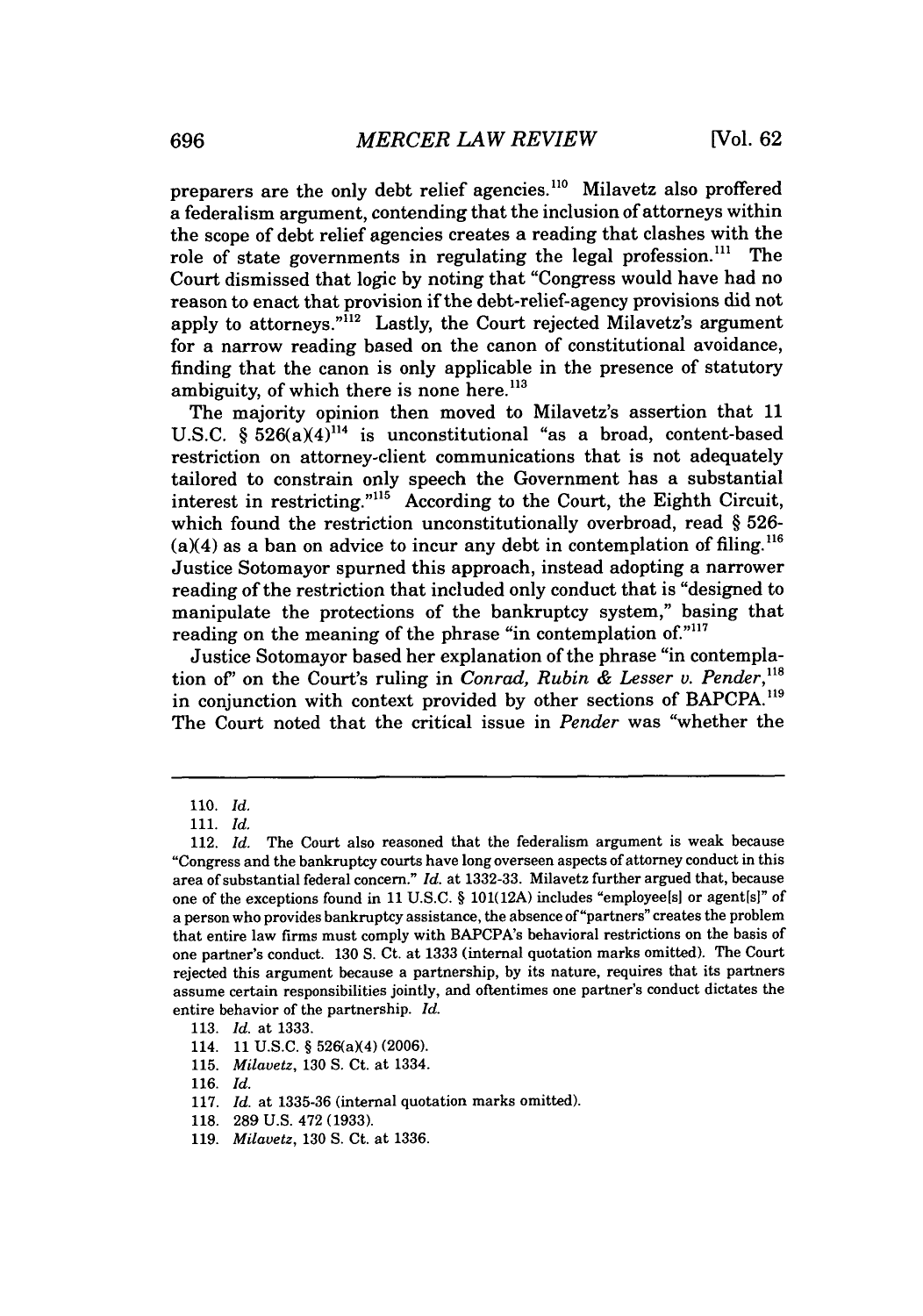thought of bankruptcy was the impelling cause of the transaction."120 Adopting a similar construction, the Court held that advice to incur more debt, made in expectation of discharge, is per se abusive.<sup>121</sup> The Court pointed to contextual support, noting that BAPCPA augments protections already in place under the old bankruptcy code that guarded against accumulating more debt in anticipation of discharge.<sup>122</sup> Under BAPCPA, means-testing provisions provide that a bankruptcy filer's petition is presumptively abusive in certain instances, a change which reflects increased protections against abusive accumulation of debt made prior to filing.<sup>123</sup> Aside from the textual arguments, Justice Sotomayor also pointed out the practicality of a narrow construction: "It would make scant sense to prevent attorneys and other debt relief agencies from advising individuals thinking of filing for bankruptcy about options that would be beneficial to both those individuals and their creditors."<sup>124</sup> The Court held that  $\S 526(a)(4)$  is narrowly tailored to apply only to advice that encourages an assisted person to incur "debt when the impelling reason" for such counsel is imminent bankruptcy. $125$ 

Turning to Milavetz's remaining argument, the majority determined<br>at  $\delta$  526(a)(4) is not impermissibly vague.<sup>126</sup> Milavetz contended that  $§ 526(a)(4)$  is not impermissibly vague.<sup>126</sup> that the difficulty in determining what is abusive advice will inevitably chill protected speech.127 The Court discarded this contention **by** noting that determination of what is abusive is irrelevant, and the question of applicability relates to whether the impelling cause of this advice is impending bankruptcy.<sup>128</sup> Any advice given with the expectation of obtaining discharge is abusive per se, so the relevant question is whether the advice was given in anticipation of such discharge. $^{129}$ 

Finally, the Court addressed the disclosure requirements of **11 U.S.C.** §  $528(a)(4)^{130}$  and  $(b)(2)^{131}$  and agreed with the Eighth Circuit's finding of constitutionality.<sup>132</sup> The issue of constitutionality turned on the applicable standard of scrutiny for provisions regulating commercial

- **131. 11 U.S.C. § 528(b)(2) (2006).**
- **132.** *Milavetz,* **130 S.** Ct. at 1341.

<sup>120.</sup> *Id.* (quoting *Pender,* **289 U.S.** at **477)** (internal quotation marks omitted).

<sup>121.</sup> *Id.*

<sup>122.</sup> *Id.*

**<sup>123.</sup>** *Id.* at **1336-37.**

<sup>124.</sup> *Id.* at **1337.**

**<sup>125.</sup>** *Id.*

**<sup>126.</sup>** *Id.* at **1338.**

**<sup>127.</sup>** *Id.*

**<sup>128.</sup>** *Id.*

**<sup>129.</sup>** *See id.*

<sup>130. 11</sup> U.S.C. § 528(a)(4) (2006).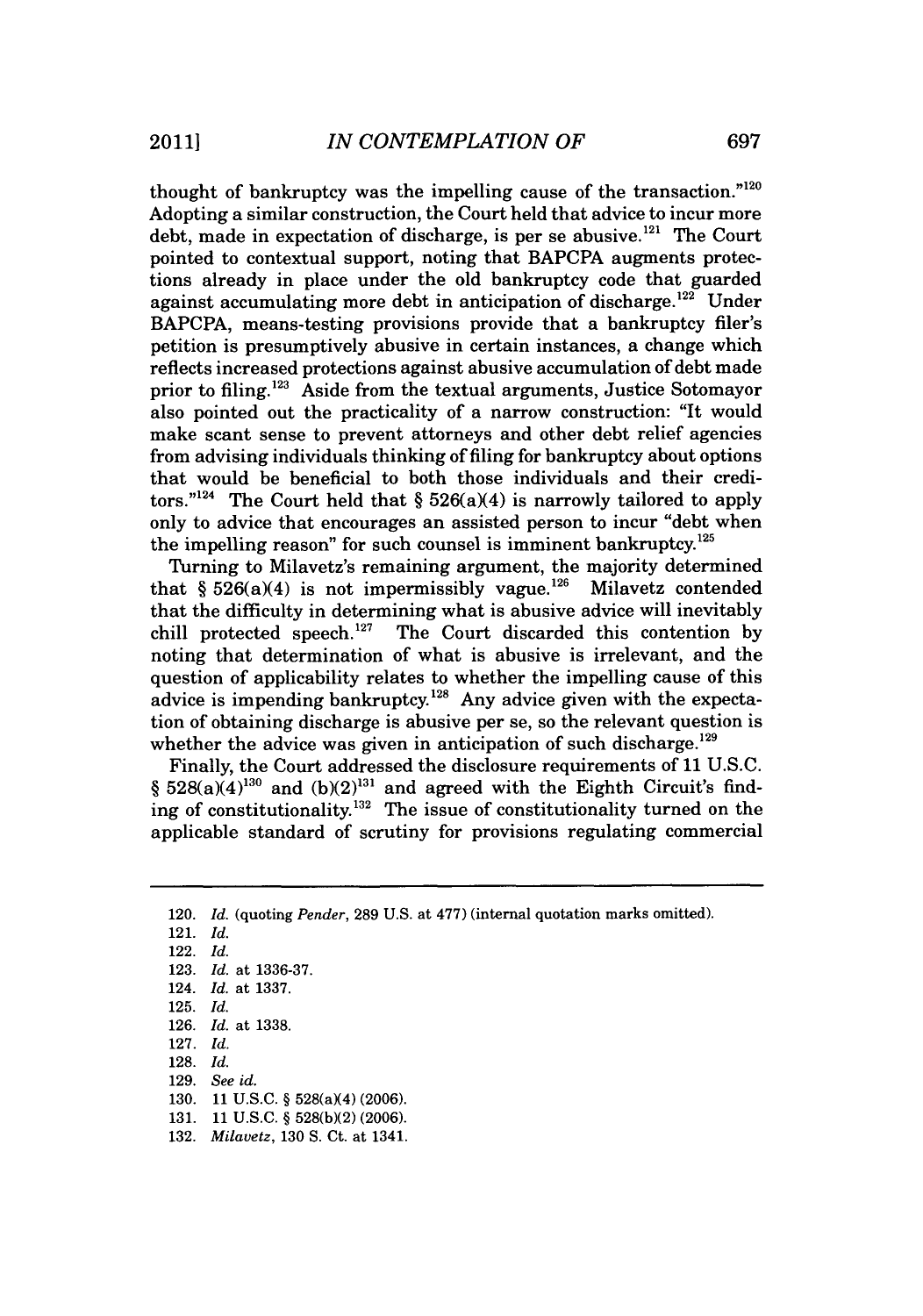speech. $^{133}$  Milavetz sought application of the intermediate scrutiny standard articulated in *Central Hudson Gas & Electric Corp. v. Public Service Commission;* **134** the Government sought application of the more lenient *Zauderer v. Office of Disciplinary Counsel of the Supreme Court of Ohio"'* standard."a' The Court decided to apply the *Zauderer* standard, reasoning that the less exacting scrutiny is appropriate given the purpose of the disclosure requirements in "combat[ting] the problem of inherently misleading commercial advertisements."<sup>137</sup> Specifically, the Court pointed to its previous holding in *In re R.M.J.*<sup>138</sup> as evidence that a low scrutiny should apply in regulation of advertisements for professional services due to the augmented risk of deception posed **by** such advertisements.<sup>139</sup> Applying a reasonable-relation standard, as articulated in *Zauderer*,<sup>140</sup> the Court addressed Milavetz's contentions that there was a lack of a reasonable relation between the disclosure requirements and the Government's interest in preventing consumer deception.<sup>141</sup> The Court alleviated Milavetz's concern that "'debt relief agency' is confusing and misleading" **by** noting that bankruptcy advertisers can clarify the meaning of the term **by** providing other information in the advertisement that is neither prescribed nor proscribed by BAPCPA.<sup>142</sup> Finding a reasonable relation, the Court upheld the constitutionality of the *§* **528** disclosure requirements, affirming the ruling of the Eighth Circuit.<sup>143</sup>

#### *B. Concurring Opinions: Scalia and Thomas*

Justice Scalia concurred in part and in the judgment, only disagreeing with the contents of footnote three of the majority opinion.<sup>144</sup> The disagreement stemmed from Justice Scalia's opposition to the use of legislative history in interpreting the meaning of a statute.<sup>145</sup> He

**<sup>133.</sup>** *Id. at* **1339.**

<sup>134. 447</sup> **U.S. 557,** 564 **(1980).**

**<sup>135.</sup>** 471 **U.S. 626, 651 (1985).**

**<sup>136.</sup>** *Milavetz,* **130 S.** Ct. at **1339.**

**<sup>137.</sup>** *Id. at* 1339-40.

**<sup>138.</sup>** 455 **U.S. 191 (1982).**

**<sup>139.</sup>** *Milavetz,* **130 S.** Ct. at 1340.

<sup>140.</sup> *See* 471 **U.S.** at **651** (holding "that an advertiser's rights are adequately protected as long as disclosure requirements are reasonably related to the State's interest **in** preventing deception of consumers").

<sup>141.</sup> *Milavetz,* **130 S.** Ct. at 1340-41.

<sup>142.</sup> *Id.*

<sup>143.</sup> *Id.* at 1341.

<sup>144.</sup> *Id.* (Scalia, **J.,** concurring in part and concurring in the judgment).

<sup>145.</sup> *Id.* at 1341-42. Justice Scalia gives three reasons why legislative history does not provide evidence of statutory meaning: "(1) [W]e do not know that the members of the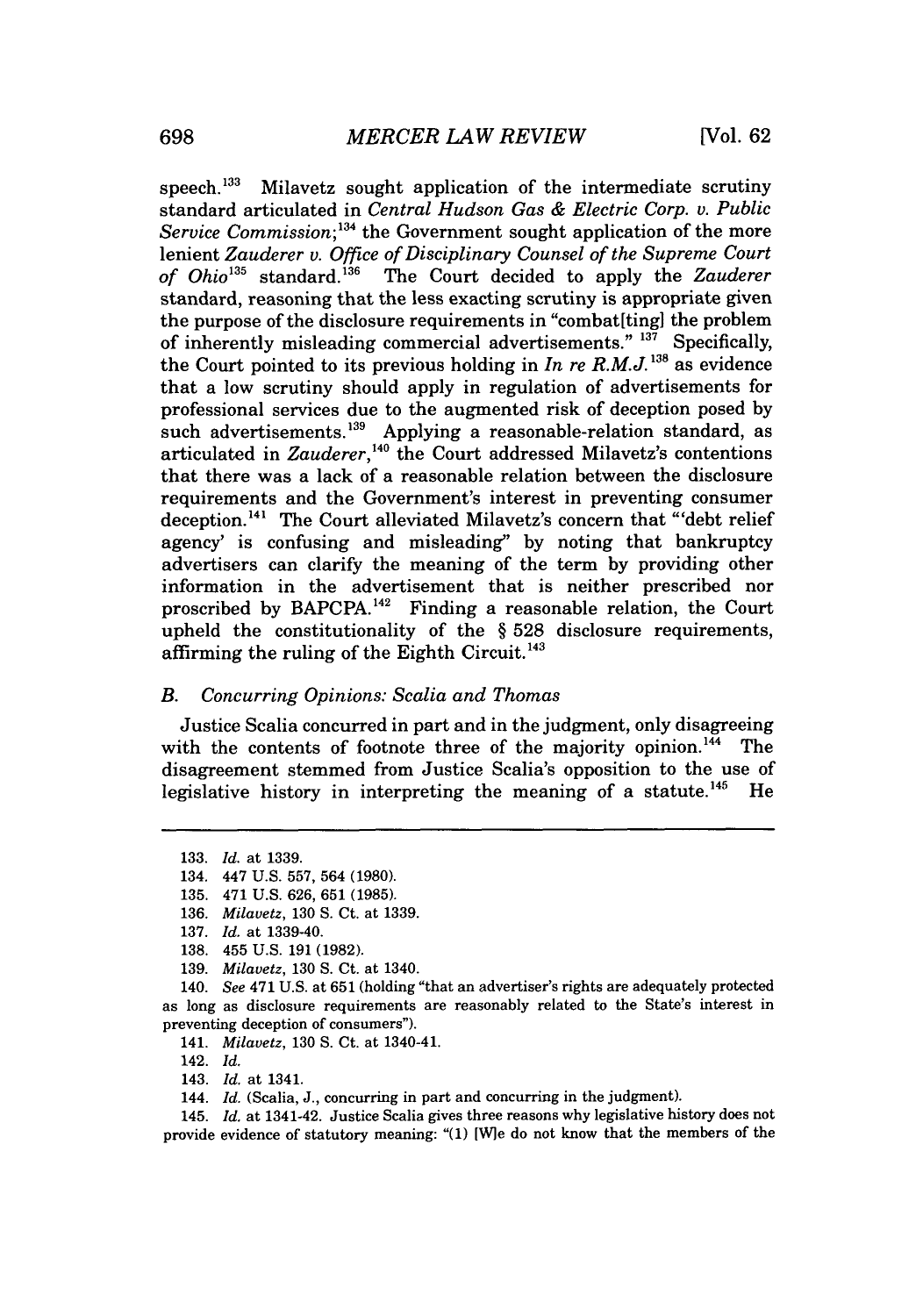believed the logic of footnote three-connecting committee reports to congressional intent-to be "a bridge too far."146

The concurrence of Justice Thomas, in judgment and in part, related to the majority's finding of constitutionality on the disclosure requirements of *§* **528.147** Justice Thomas expressed his dissatisfaction with the *Zauderer* standard of scrutiny that applies to restrictions on misleading commercial speech.<sup>148</sup> Although he agreed that the Zauder*er* standard applied to the constitutional challenge in *Milavetz,* he noted his eagerness to reexamine the standard to determine the extent to which it protects against government-mandated disclosure requirements.<sup>149</sup> Justice Thomas lamented that *Milavetz* involved an asapplied challenge to the constitutionality of the disclosure requirements because the dearth of evidence on the nature of Milavetz's advertisements precluded a ruling on the facial constitutionality of the disclosures.<sup>150</sup> As such, Justice Thomas could not reexamine the *Zauderer* standard and confirmed that Milavetz's constitutional challenge of § 528's disclosure requirements failed.<sup>151</sup>

#### V. IMPLICATIONS

It is no surprise, nor is it a secret, that bankruptcy attorneys were not eager to embrace the litany of regulations instituted **by** the new Bankruptcy Code in **2005.152** The reluctance of bankruptcy attorneys was augmented by the general perception that BAPCPA<sup>153</sup> was poorly drafted and that the statutory overhaul left a maze of ambiguity and uncertainty for attorneys to navigate.<sup>154</sup> Chief among attorneys'

Committee read the Report [of the House Committee on the Judiciary, (2) it is almost certain that they did not vote on the Report (that is not the practice), and **(3)** even if they did read and vote on it, they were not, after all, those who made this law." *Id.*

<sup>146.</sup> *Id.* at 1342. Justice Scalia points out the Court's acknowledgement of the footnote's extraneity and the peril of using legislative history in statutory interpretation: "The footnote advises conscientious attorneys that **.** . **.** they must spend time and their clients' treasure combing the annals of legislative history in *all* cases **. . . ."** *Id.*

<sup>147.</sup> *Id.* (Thomas, **J.,** concurring in part and concurring in the judgment).

<sup>148.</sup> *Id.* at 1343.

<sup>149.</sup> *Id.*

**<sup>150.</sup>** *Id.* at 1344.

**<sup>151.</sup>** *Id.* at 1344-45.

**<sup>152.</sup>** *See* Keith M. Lundin, *Ten Principles of BAPCPA: Not What was Advertised,* 24 **AM.** BANKR. **INST. J. 1 (2005);** *see also* Catherine **E.** Vance **&** Corinne Cooper, *Nine Traps and One Slap: Attorney Liability Under the New Bankruptcy Law,* **79 AM.** BANKR. **L.J. 283 (2005).**

**<sup>153.</sup>** Pub. L. No. **109-8, 119** Stat. **23 (2005).**

<sup>154.</sup> *See* Henry **J.** Sommer, *Trying to Make Sense Out of Nonsense: Representing* Consumers Under the "Bankruptcy Abuse Prevention and Consumer Protection Act of 2005,"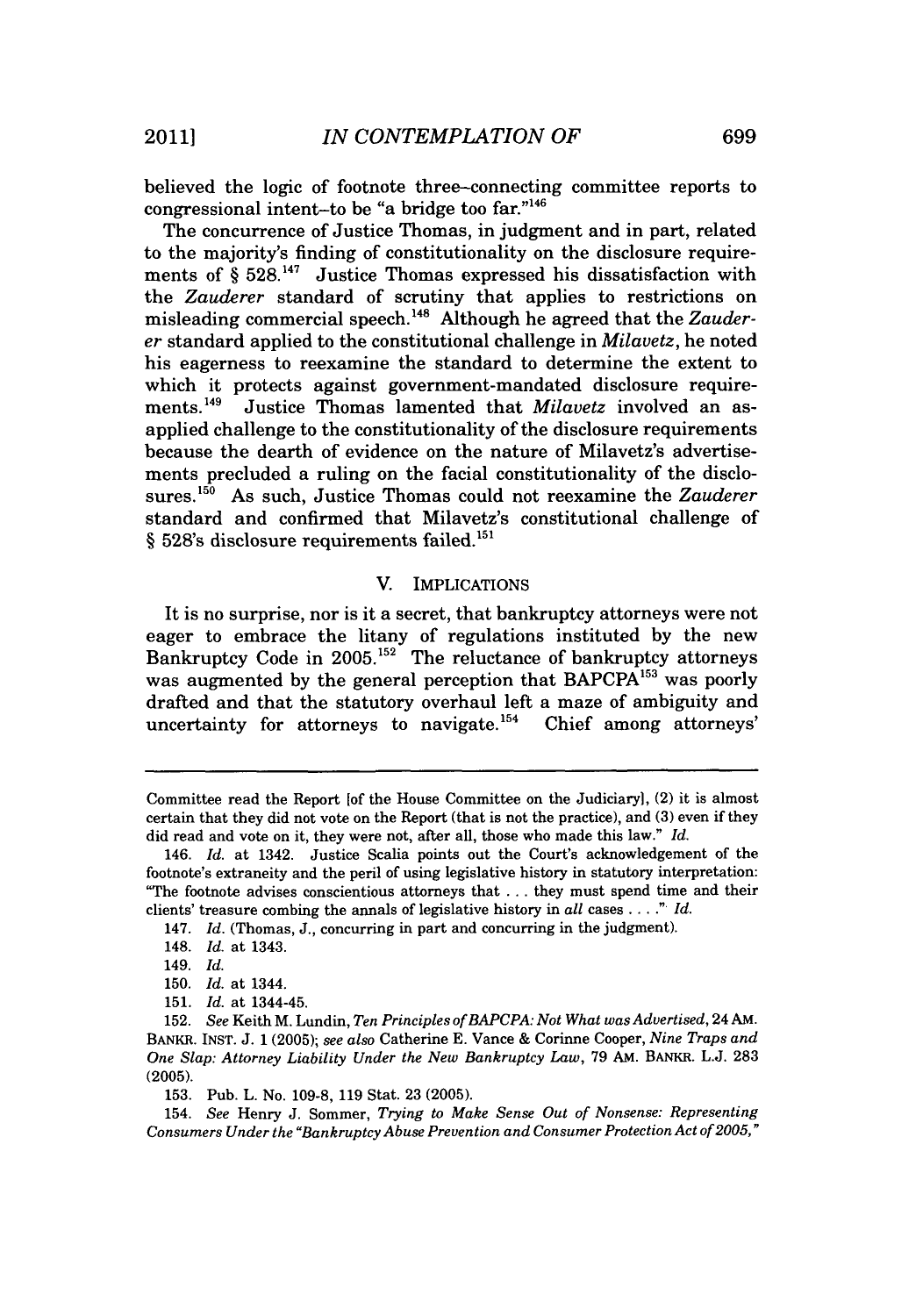concerns was the specter of increased liability corresponding with measures of BAPCPA designed to increase accountability.<sup>155</sup> In *Milavetz*,<sup>156</sup> the Supreme Court resolved some ambiguities created by the deficient drafting of BAPCPA; however, ambiguities and practical problems for bankruptcy attorneys still endure.

The Court's holding that 11 U.S.C.  $\S$  526(a)(4)<sup>157</sup> is constitutional as to prohibitions on advice given in contemplation of bankruptcy when filing is the impelling reason for the advice resolved a conflict between adherence to BAPCPA and attorneys' fiduciary duties to their clients.<sup>158</sup> A major difficulty posed by the  $\S 526(a)(4)$  prohibition was that attorneys had to deal with scenarios in which it was financially prudent to advise clients to incur more debt as part of prefiling counseling.<sup>159</sup> For example, suppose a potential bankruptcy client came into an attorney's office and, in the course of considering whether to file for bankruptcy, asked the attorney if she should sell her home and rent an apartment instead to reduce her overall debt **by** eliminating mortgage payments.<sup>160</sup> If renting the apartment would cause the client to incur lease debt, the bankruptcy attorney could not have supported such a decision prior to the *Milavetz* ruling. After *Milavetz,* the Court protects attorneys in these instances when a "valid purpose" is served by such advice, and thus, the advice is financially prudent.<sup>161</sup>

Unfortunately, the scenario is not always so clearly "valid"; although the Court resolved part of the conflict **by** narrowing the *§* 526(a)(4) prohibition, the decision in *Milavetz left* much to the discretion of bankruptcy attorneys. The Court held that BAPCPA's prohibition applies when an attorney "advis[es] a debtor to incur more debt because

**<sup>79</sup>** AM. BANKR. **L.J. 191, 191-92 (2005);** *see also In re* Attorneys at Law and Debt Relief Agencies, **332** B.R. **66, 68** (Bankr. **S.D.** Ga. **2005)** ("[Ilntolerable is needless uncertainty in the minds of the Bar as to their duty under this new statute.").

*<sup>155.</sup> See* Vance **&** Cooper, *supra* note **152,** at **283-84** (comparing enactment of BAPCPA to a scene from **PLATOON** (Hemdale Film Corp. **1986)** with the attorneys finding out that BAPCPA is really a booby trap).

**<sup>156. 130</sup> S.** Ct. 1324 (2010).

**<sup>157. 11</sup> U.S.C. §** 526(a)(4) **(2006).**

*<sup>158.</sup> Milavetz,* **130 S.** Ct. at **1336.**

*<sup>159.</sup> See, e.g.,* Zelotes v. Adams, **363** B.R. **660, 665 (D.** Conn. **2007)** (recognizing *five* instances in which it would be financially prudent to encourage incurring more debt before filing for bankruptcy).

**<sup>160.</sup>** This is a problematic scenario that was suggested **by** bankruptcy scholar Eric Brunstad prior to the Supreme Court's ruling in *Milavetz,* suggesting the overbreadth of 11 U.S.C. § 526(a)(4). *See Thomas B. Scheffey, Bankruptcy Attorneys Prepare for Supreme Court Argument Over Legal Advice Rules, CONN.* L. TRIB., Oct. **9, 2009,** http://www.law. com/jsp/ article.jsp?id=1202434405292&hbxlogin=1.

*<sup>161.</sup> Milavetz,* **130 S.** Ct. at **1336.**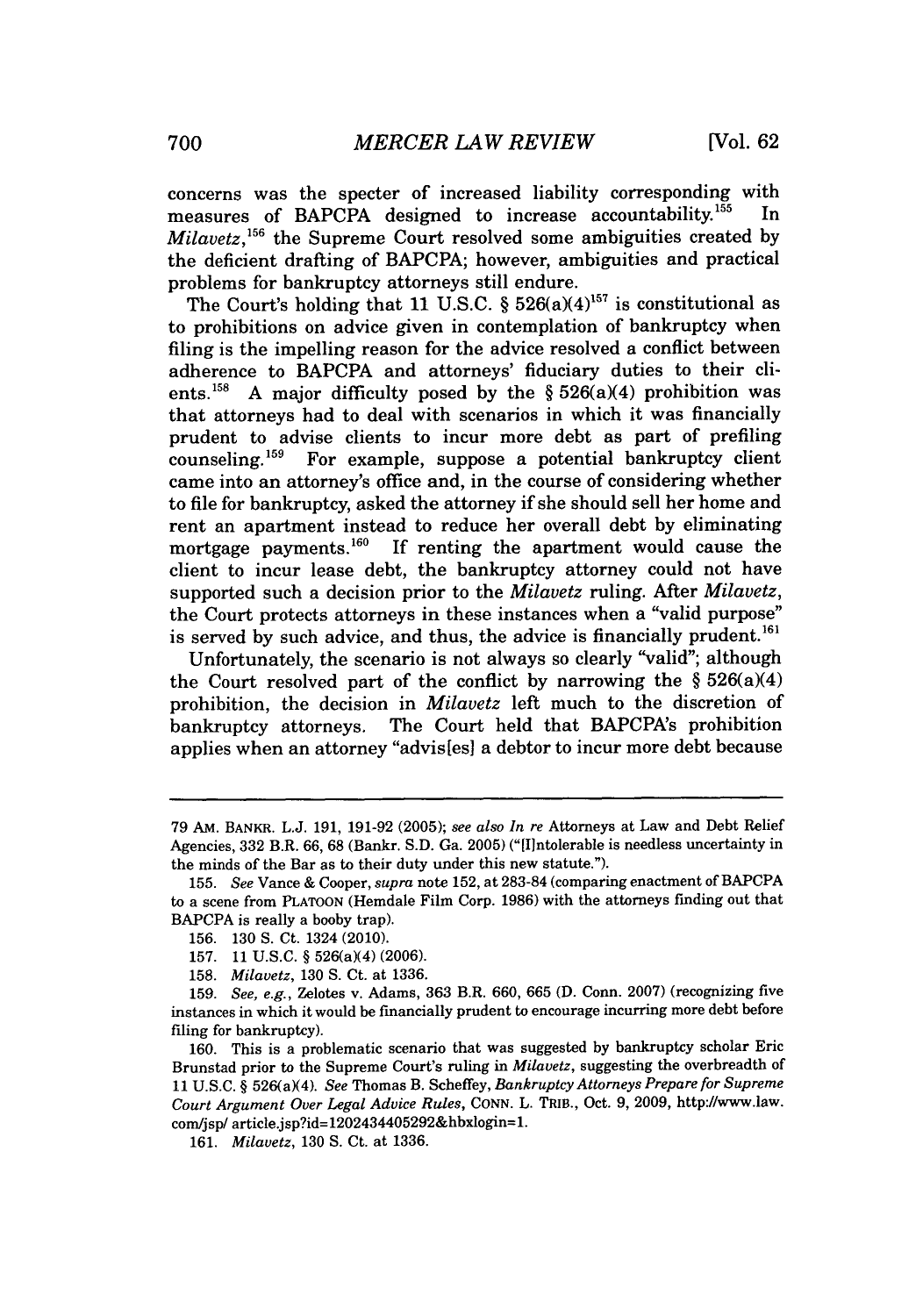the debtor is filing for bankruptcy, rather than for a valid purpose."<sup>162</sup> This begs the question, what is a valid purpose? The residual problem left **by** *Milavetz* is that bankruptcy attorneys have to determine the range of the term "valid." Imagine the scenario in which a debtor, preparing to file for bankruptcy, calls her bankruptcy attorney and says the following: **"I** don't have insurance or money to pay for the doctor or for my son's medicine. Can I put it on my Visa?"<sup>163</sup> Does the bankruptcy attorney consider paying for a child's medicine a valid purpose under the protection of *Milavetz? Although Milavetz* resolves situations that are more clear-cut, attorneys facing shades of gray when deciding the applicability of **§** 526(a)(4) cannot look to the language of Justice Sotomayor's opinion for definitive help in deciding whether they may be liable for advice under BAPCPA. Essentially, this has the effect of chilling attorney speech in such a situation, even though it is unclear whether failing to advise would yield less exposure to liability.

In upholding the constitutionality of the disclosure requirements of **11** U.S.C. § 528,<sup>164</sup> the Court imposed a minor burden in requiring attorneys to add a statement to their bankruptcy advertisement material.<sup>165</sup> The disclosure, however, might not be so minor when considered from the perspective of the advertisee because the disclosure itself is misleading and deceptive.166 Left unaddressed **by** the Court in *Milavetz,* an issue remains regarding the disconnect within **11 U.S.C.** § 528(b)(2),<sup>167</sup> which requires all "debt relief agenc[ies] provid[ing] assistance with respect to credit defaults, mortgage foreclosures, eviction proceedings, excessive debt, debt collection pressure, or inability to pay<br>any consumer debt" to include the disclosure statement.<sup>168</sup> The any consumer debt" to include the disclosure statement.<sup>168</sup> disconnect surfaces because the disclosure contains the text, "We are a debt relief agency. We help people file for bankruptcy relief under the Bankruptcy Code."<sup>169</sup> That language requires disclosure by attorneys who provide nonfiling services mentioned in § 528(b)(2).<sup>170</sup> Constitutional scholar Erwin Chemerinsky points out that this disconnect may

**<sup>162.</sup>** *Id.* **163.** Vance **&** Cooper, *supra* note **152,** at **312** (internal quotation marks omitted).

<sup>164.</sup> **11 U.S.C.** *§* **528 (2006).**

**<sup>165.</sup>** *See Milavetz,* **130 S.** Ct. at 1341.

**<sup>166.</sup>** *See Connecticut Bar Ass'n v. United States,* 394 B.R. 274, **290 (D.** Conn. **2008)** (internal quotation marks omitted) (holding *§* **528** unconstitutional, based on the fact that the prescribed statement-"We **help** people file for bankruptcy"-is misleading and confusing to the consumer).

**<sup>167. 11</sup> U.S.C.** *§* **528(b)(2) (2006).**

**<sup>168.</sup>** *Id.*

**<sup>169.</sup>** *Id.* (internal quotation marks omitted).

**<sup>170.</sup>** *See Connecticut Bar Ass'n,* 394 B.R. at **290.**